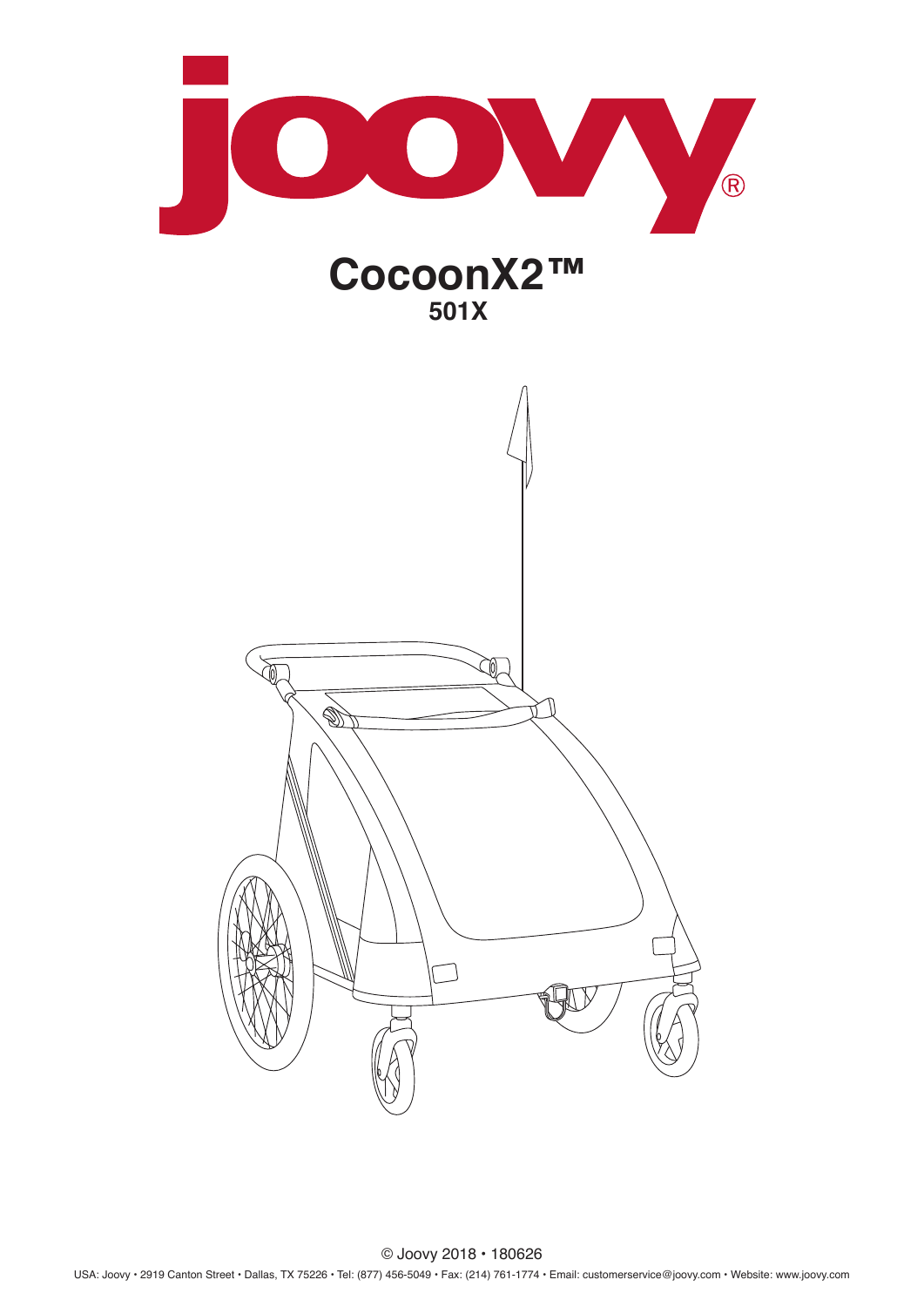# ! **WARNING**

#### **Please read these instructions carefully before use and keep them for future reference.**

- Failure to follow these instructions could result in serious injury or death.
- Never leave child unattended.
- Avoid serious injury from falling or sliding out.
- Always use restraint system and ensure that all children are positioned according to these instructions.
- Be certain that the stroller is fully opened, locked securely in position, and the wheel brakes are on before allowing children near the stroller.
- Avoid serious injury from the wheels falling off. Ensure each wheel is properly installed and secure before any use of the stroller.
- The parking device should always be engaged during the loading and unloading of children.
- Check the tire pressure before each use to ensure all tires are inflated to the amount specified on the side wall of the tire.
- The seats are not suitable for children under 6 months.
- The maximum weight of a child the product is designed to carry is 50 lbs. (22.68 kg) in each seat.
- The maximum height of a child the product is designed to carry is 44 inches (111.76 cm).
- Use of the stroller with two children weighing more than 50 lbs. (22.68 kg) each, or children totaling more than 100 lbs. (45.36 kg), will cause excessive wear and stress on the stroller and may cause a hazardous unstable condition.
- Never allow a child to step on the front corner plastic to get into or out of the stroller.
- Do not use the stroller on stairways or escalators.
- Do not add any attachment not specifically recommended by Joovy.
- Keep all children away from the stroller when folding and unfolding.
- Any load attached to the handle affects the stability of the stroller. Hanging purses, shopping bags, parcels, changing bags or other accessory items from handle bars or any other parts of the stroller may change the balance of the stroller and cause a hazardous unstable condition.
- The maximum weight that can be carried in the storage compartment is 5 lbs. (2.27 kg). Excessive weight may result in a hazardous unstable condition.
- The included parent organizer is for use ONLY on the CocoonX2 stroller. DO NOT use it on other stroller models.
- Never carry hot beverages or open containers in the parent organizer. Maximum weight allowed is 5 lbs. (2.27 kg).
- Never allow your stroller to be used as a toy.
- Discard all packaging materials properly. Do not allow children to play with them.
- Check your stroller for loose rivets, snaps, worn parts, and torn material or stitching on a regular basis.
- Discontinue use of the stroller should it malfunction or become damaged.
- CAUTION: While unfolding the stroller, be careful to keep your fingers from being pinched by moving parts.

#### **Please do not return this product to the store**

**If you experience any difficulty with the assembly or use of this product, or if you have a question regarding these instructions, please contact our Customer Service Department:**

#### **UNITED STATES – Joovy: (877) 456-5049, Hours 8:30 am – 5:00 pm Central Time.**

#### **Please note: Styles and colors may vary.**

#### **Assembling and Using your Stroller**

To ensure safe operation of your stroller, please follow these instructions carefully.

#### **1 Unpacking the Product**

- Carefully remove stroller and all parts from the box, plastic bag and inside the zippered seating compartment.
- Remove the cardboard packing materials from the ends of the frame.
- Remove everything from the box and identify the parts using **Figure 1.1** (not to scale): **A:** stroller, **B:** front wheels (2), **C:** rear wheels (2), **D:** safety flag, **E:** tow bar, and documents (not shown).
- Remove all cardboard and plastic coverings from any areas of the product.
- Discard all packaging materials properly. Do not allow children to play with them.

## ! **WARNING**

Adult assembly is required for this product. No Tools Required.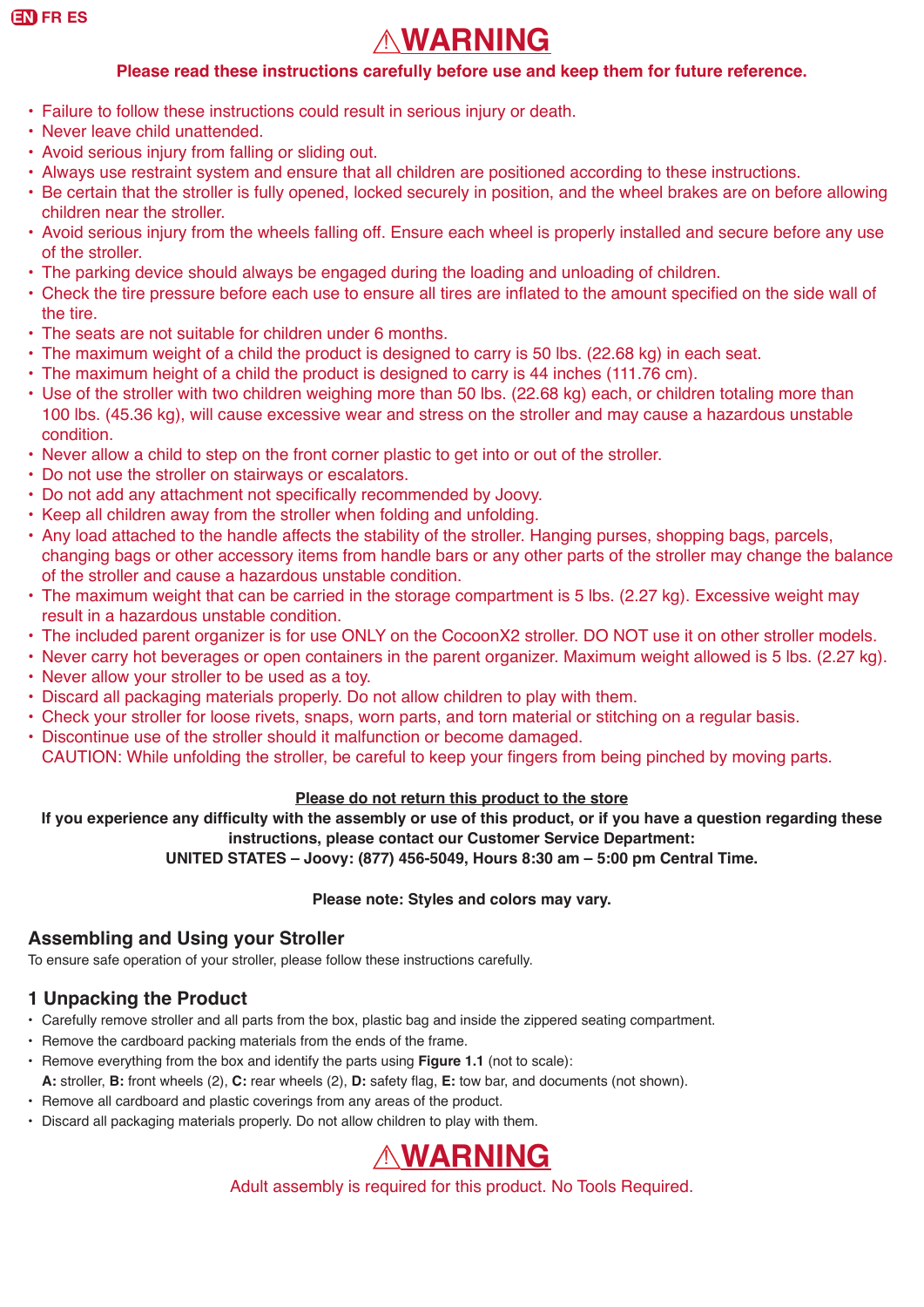

#### **2 Rear Wheels**

- DO NOT unfold the stroller at this time.
- Position the stroller upside down in a clean dry place.
- Press the middle button of the rear wheel hub (**See Figure 2.1**) and insert the axle into the rear wheel housing. **See Figure 2.2.** Push firmly to lock in the wheel. Pull the wheel away from the stroller to ensure it is securely installed. Repeat for the other side.
- To remove the rear wheels, press the middle button of the rear wheel hub (**See Figure 2.1**) and pull the wheel away from the stroller.

#### **3 Front Wheels**

- Press the release button located on the back of the front wheel housing (**See Figure 3.1**) and insert a front wheel post into the housing. **See Figure 3.2.** Pull the wheel away from the stroller to ensure it is securely installed. Repeat for the other side.
- To remove a front wheel, press the release button located on the back of the front wheel housing and pull the wheel away from the stroller.

#### **4 Unfolding the Stroller**

- Position the stroller so it is resting on all four wheels.
- Engage the linked rear brake (see Using the Rear Wheel Brakes) and position the stroller with the handlebar closest to you.
- Pull upwards on the handlebar until the stroller is partially unfolded. **See Figure 4.1.**
- Open the zippers on the access door at the rear of the stroller. **See Figure 4.2.**
- Locate the locking clamps on EACH side of the frame inside the compartment and rotate them all the way towards the front of the stroller. **See Figure 4.3.**
- • Pull upwards on the handlebar and firmly pull the rear support tube towards you until an audible click is heard. **See Figure 4.4. NOTE:** If the stroller does not open or seems stuck, check to ensure that the clamps are not interfering with the seat back.
- Grasp a locking clamp and rotate the clamp towards you. Secure the clamp onto the tube until it is locked into place. **See Figure 4.5.**
- Repeat this step on the other side until BOTH clamps are locked securely in place.

## ! **WARNING**

#### ALWAYS keep children away from the stroller when unfolding. ALWAYS secure the clamps on BOTH sides before use.

#### **5 Using the Rear Wheel Brakes**

- To engage the rear wheel brakes, push down on the brake lever. **See Figure 5.1.** The lever will lock both wheels. Check that the brakes are properly applied by attempting to push the stroller backwards and forwards.
- To release the brakes, gently lift up on the brake lever. **See Figure 5.2.**

## ! **WARNING**

#### Always make sure the wheel brakes are engaged when the stroller is not being pushed so that the stroller will not roll away. Never leave stroller unattended, especially on a hill or incline, as the stroller may tip over or slide.

#### **6 Operating the Hood**

- The front of the stroller can be used in three positions: fully opened, closed with mesh window, and closed with mesh window and weather shield.
- • To configure the hood with the mesh window and weather shield closed, zip the mesh window closed around the seating compartment. **See Figure 6.1.** Then, pull the weather shield down over the mesh window and attach the Velcro® at the bottom to secure it closed. **See Figure 6.2.**
- To configure the hood with only the mesh window closed, detach the Velcro® on the weather shield, neatly roll the weather shield up and secure it under the elastic loops at the top corners of the hood. **See Figure 6.3.**
- • To configure the hood in the fully opened position, roll the mesh window AND the weather shield up together and secure them under the elastic loops as shown in **Figure 6.4.**

**NOTE:** The top rear portion of the hood has a roll back window. To open, pull the forward edge up, roll the flap back and secure it using the elastic loop attachment. **See Figure 6.5.**

#### **7 Securing/Removing a Child**

There are three height adjustment positions for the shoulder harness straps. For a younger child, the shoulder straps should be positioned through the lower sewn-in loops on the seatback. For a young child that is tall, the shoulder straps may be positioned through the upper sewn-in loops on the seatback. For a taller child, use the shoulder straps WITHOUT positioning them through these sewn-in loops. To re-position the shoulder straps, unbuckle them from the harness buckle and feed these straps through the sewn-in loops, ensuring that they are not twisted. Re-buckle the shoulder straps onto the harness buckle to secure them.

- Before loading or unloading, ensure that the wheel brakes are engaged.
- To unlatch the buckle, press the center button and remove the male ends of each buckle. **See Figure 7.1.**
- Carefully place the child in the seat with the shoulder straps over their shoulders and chest. Then place the crotch strap between the child's legs.
- If necessary, reattach the shoulder straps with the waist straps. **See Figure 7.2.**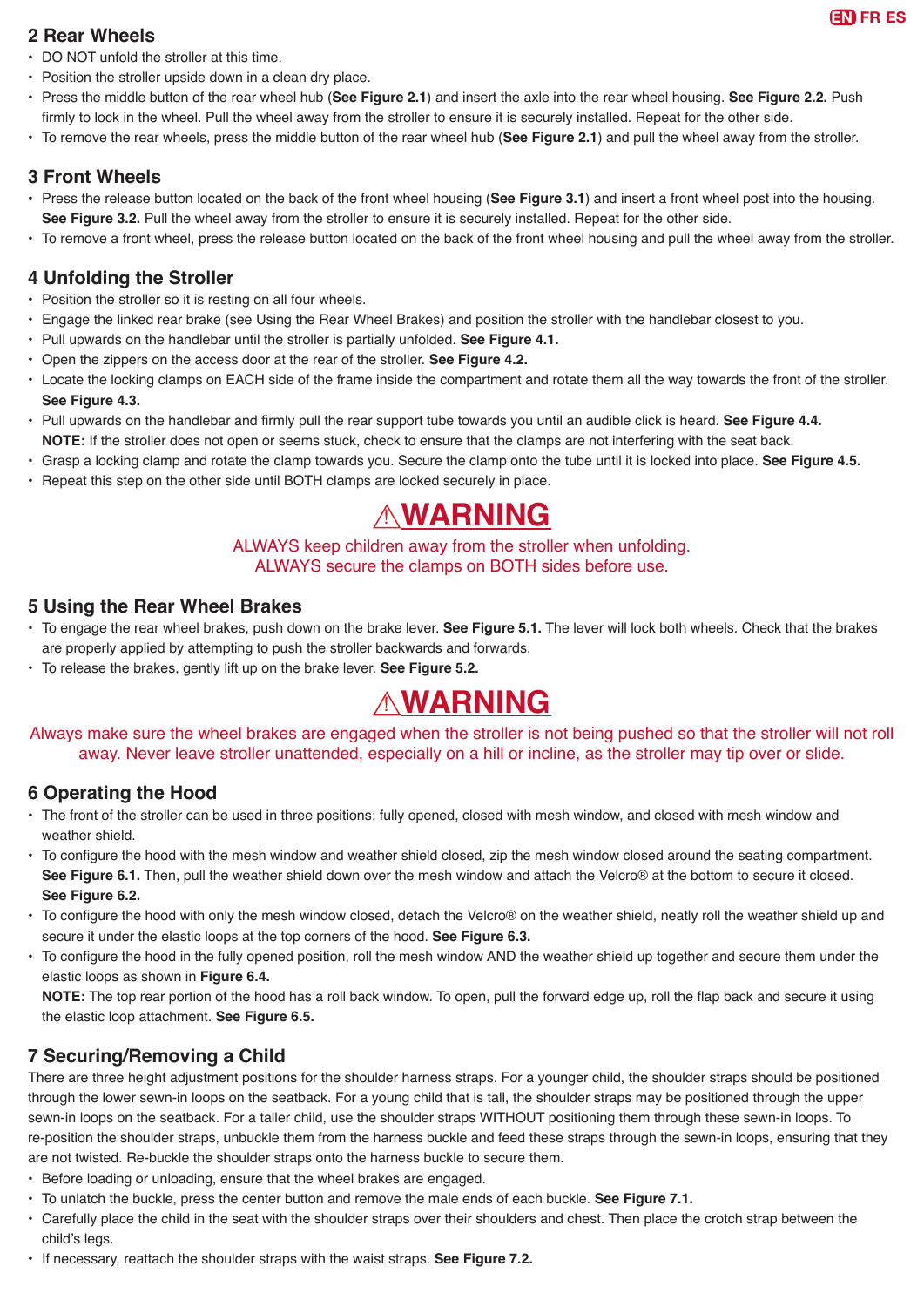- Bring the shoulder/waist buckles into the crotch buckle until the shoulder/waist buckles snap into place. **See Figure 7.3.**
- Tighten the waist belt to be snug around the child's waist.
- The shoulder, waist, and crotch straps may be adjusted using the sliding buckles on these straps.

### ! **WARNING**

#### Avoid serious injury from falling or sliding out. Always use the restraint system.

#### **8 Adjusting the Handlebar**

- The handlebar can be adjusted into multiple positions.
- To adjust, unlock the latch on BOTH sides of the handlebar. **See Figure 8.1.**
- Move the handlebar to the desired position.
- Lock the latches on BOTH sides of the handlebar. **See Figure 8.2.** Ensure that both latches lie flat for a secure lock.

#### **9 Storage Compartment Loading/Unloading**

- Before loading or unloading the storage compartment, ensure that the wheel brakes are engaged.
- To access the storage compartment, unzip the access door on the rear of the stroller. **See Figure 9.1.**

#### **10 Folding the Stroller**

- Keep children away from stroller while folding.
- Engage the rear brakes and position the stroller with the handlebar closest to you.
- Open the access door on the rear of the stroller.
- Locate the locking clamps on BOTH sides of the frame inside the rear compartment.
- Slide the button on the clamp towards you and pull the clamp off the tube. Swing the clamp all the way towards the front of the stroller. **See Figure 10.1.** Repeat this procedure for the other side.
- To fold, push the secondary lock on the right side down while pushing the upper tube on that side towards the front of the stroller. **See Figure 10.2.** Push the handlebar downward until the stroller is collapsed. **See Figure 10.3.**
- Use caution not to catch the clamps or the secondary lock against the rear of the seatback when folding. **CAUTION:** While folding the stroller, be careful to keep your fingers from being pinched by moving parts.

### ! **WARNING**

ALWAYS keep children away from the stroller when folding.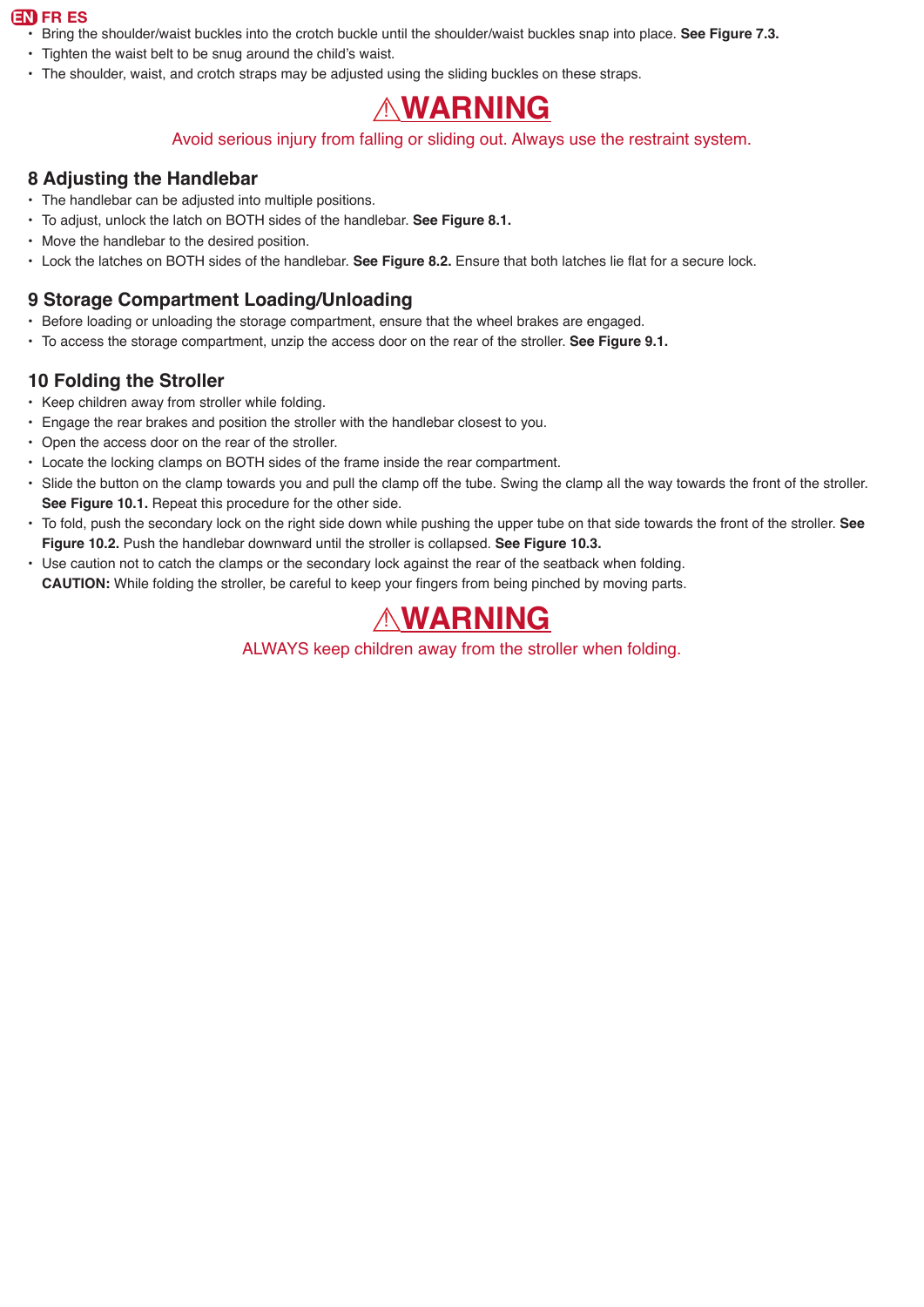### **Jogging Stroller Mode (Optional)**

#### **Assembling and Using the Fixed Front Wheel Attachment**

The fixed front wheel attachment is sold separately. To ensure safe operation of your jogging stroller, please follow these instructions carefully.

#### **11 Installing the Fixed Front Wheel**

- Tilt the stroller so it is resting on the handlebar and the rear wheels.
- Remove the front swivel wheels by pressing the release button located on the back of the front wheel housing and pulling the wheel away from the stroller. Repeat for the other side.
- Remove the locking pin from the attachment housing (located on the lower front end of the stroller) by pulling the safety clamp over the pin and sliding the pin out. **See Figure 11.1.**
- Insert the front wheel tube into the housing at the center front of the stroller, with the wheel pointing forward. Line up the holes on the sides. **See Figure 11.2.**
- Insert the locking pin through the holes and attach the safety clamp over the pin to ensure it is secure. **See Figure 11.3.**
- Pull the wheel away from the stroller to ensure it is securely installed.
- To remove this accessory, reverse the instructions in this section.

### ! **WARNING**

#### Use caution not to get pinched by the locking clamp.

#### **12 Wrist Tether Strap**

There is a tether strap located on the rear frame of the stroller to keep your stroller close by if you lose your grip.

• Always loop the wrist tether around your wrist before using your stroller.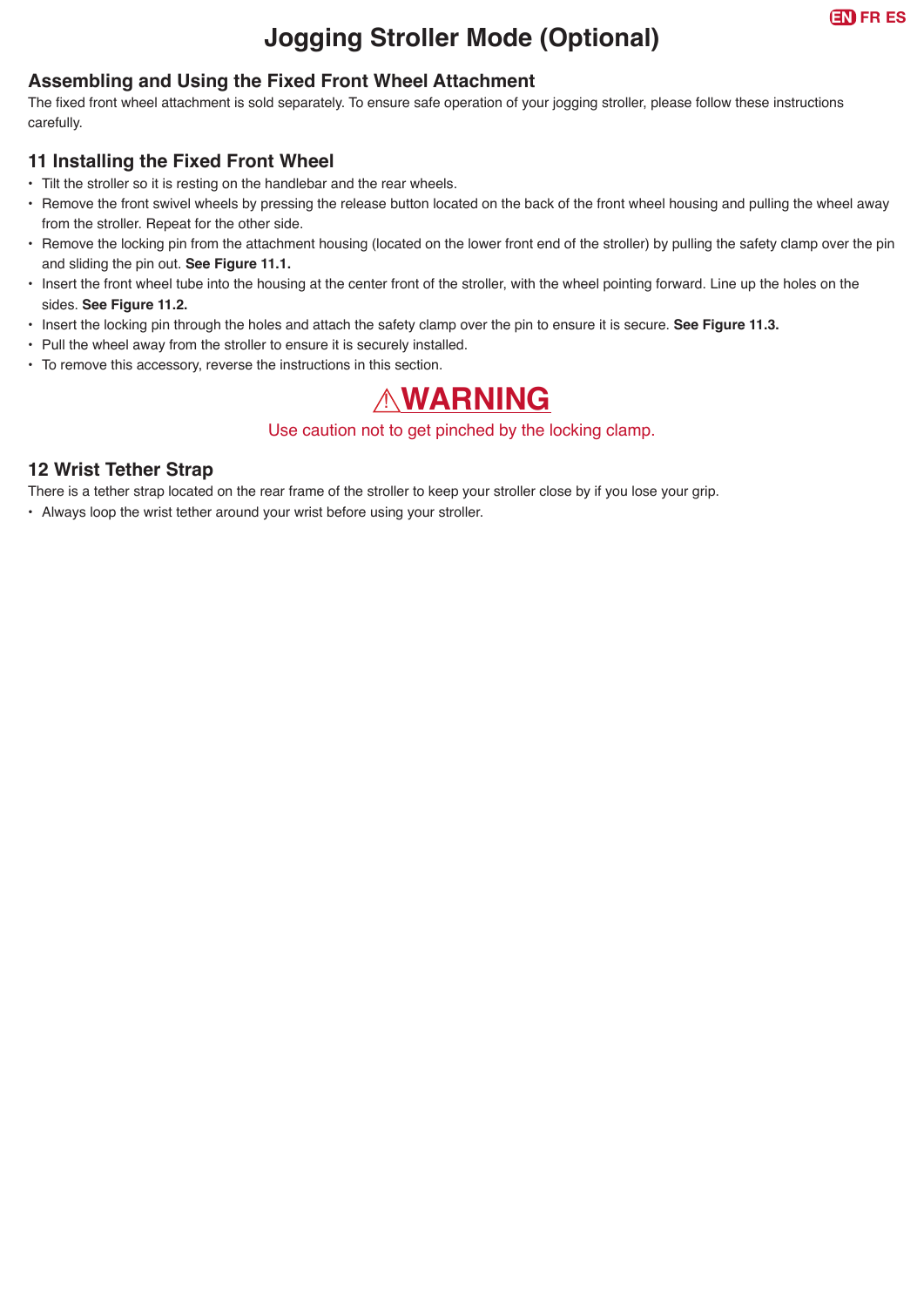

### **Bicycle Trailer Mode**



Your Joovy CocoonX2 can be converted to a bicycle trailer by attaching the optional tow bar. The tow bar is included with the stroller.

### ! **WARNING**

#### **Please read these instructions carefully before use and keep them for future reference.**

- Failure to follow these instructions could result in serious injury or death.
- Never leave child unattended.
- Avoid serious injury from falling or sliding out. Always use restraint system.
- Do not install a car seat or any other seating device not approved by the manufacturer inside the trailer.
- Make no modifications to the trailer.
- Before attaching the trailer to a bicycle, it is recommended that the bicycle undergo a complete safety check by a qualified bicycle mechanic.
- Do not allow any of the child's body, clothing, shoe laces, or toys to come in contact with moving parts.
- • A reflector that complies with CPSC regulations shall be visible on the rear of the trailer.
- Before each ride, ensure the attached trailer does not interfere with braking, pedaling, or steering of the bicycle.
- Never ride a bicycle at night without adequate lighting. Obey all local legal requirements for lighting.
- Do not use with children who exceed the weight limitations.
- Do not use this product with children under 12 months old. Children must be able to support their own heads.
- When trailer is attached to bicycle, the added weight of the trailer, its passenger(s) and/or any cargo may affect the handling characteristics of the bicycle. Do not ride at high speed. Turn corners slowly. Do not make abrupt turns or stops.
- Always be cognizant of exposure hazards such as wind chill and heat exhaustion.
- Do not use cleaning solvents. Clean only with mild soap and water.
- • Check the tire pressure before each use to ensure all tires are inflated to the amount specified on the side of the tire.
- Keep all children away from trailer during assembly of the hitch, folding and unfolding.
- Discard all packaging materials properly. Do not allow children to play with them.
- Check your trailer for loose rivets, snaps, worn parts, and torn material or stitching on a regular basis.
- Discontinue use of the trailer should it malfunction or become damaged.
- BE SURE TO FOLLOW THE INSTRUCTIONS FOR THE STROLLER/TRAILER BEFORE USING THIS PRODUCT.
- If you cannot find the stroller/trailer instructions, please visit www.joovy.com or call us at (877) 456-5049 to obtain a new copy.
- BE SURE TO FOLLOW THE INSTRUCTIONS FOR THE BICYCLE BEFORE AND WHILE USING THIS **PRODUCT**
- The maximum number of passengers is two.
- The maximum weight of a child the product is designed to carry is 50 lbs. (22.68 kg) in each seat.
- The maximum height of a child the product is designed to carry is 44 inches (111.76 cm).
- Use of the trailer with two children weighing more than 50 lbs. (22.68 kg) each, or children totaling more than 100 lbs. (45.36 kg), will cause excessive wear and stress on the trailer and may cause a hazardous unstable condition.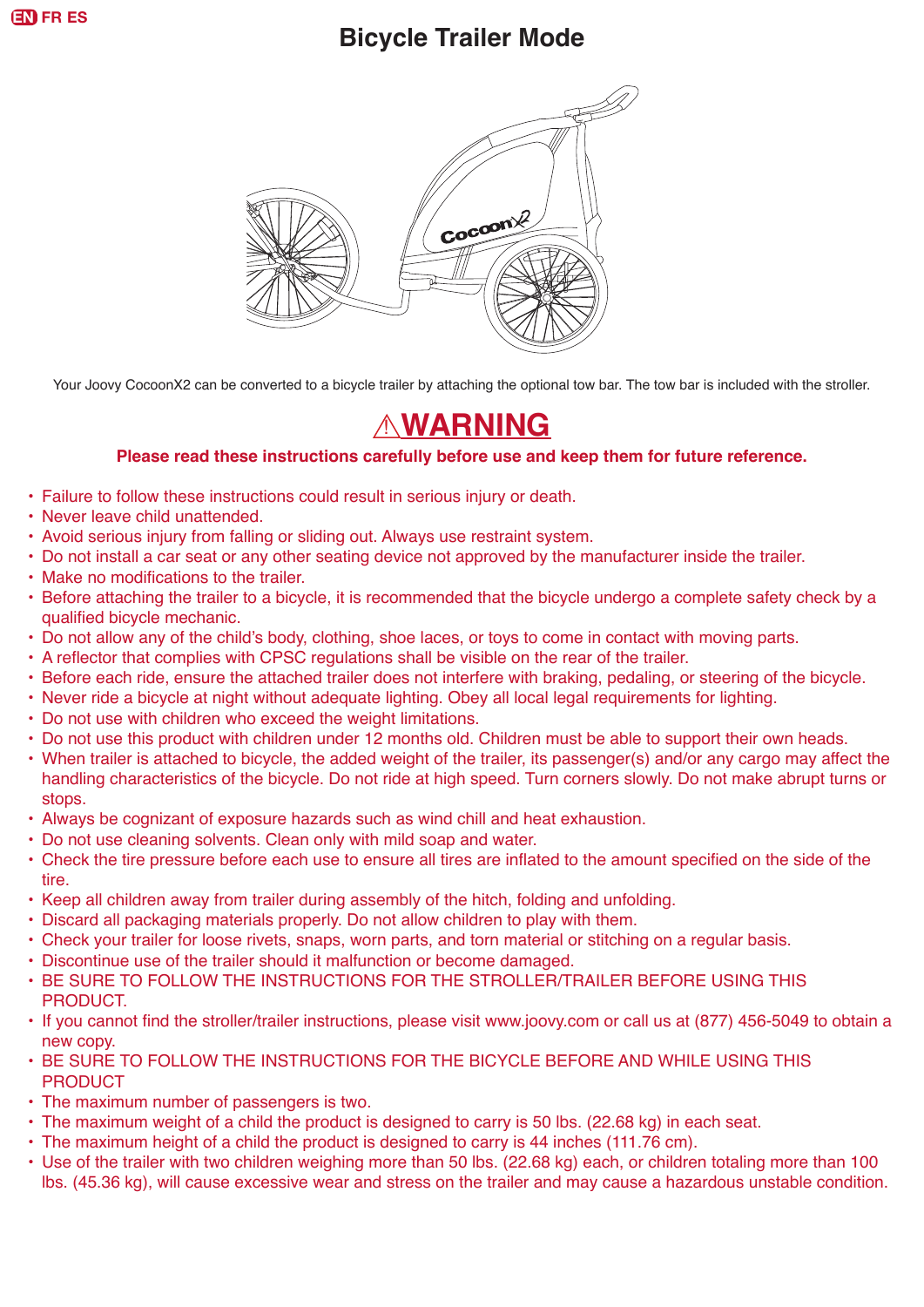

#### **13 CAUTIONARY TOWING TIPS**

- Stop trailer use immediately on poor road conditions, in severe weather or in any other dangerous environments.
- Ensure the trailer is completely disengaged from bicycle when not in use.
- Always store tow bar in a clean dry place.
- Before and after each use, inspect tow bar and discontinue use should it malfunction or become damaged.
- Not for use at high speeds. DO NOT exceed 10 MPH (16 km/h).
- Each child must wear an approved safety helmet when riding in the product in trailer mode.
- Always ensure your bicycle brakes function properly. Braking distance is increased when pulling a trailer.
- The trailer is wider than most bicycles. Allow extra clearance when near curbs, signs, parked cars and other obstacles.
- Do not turn sharply. A bicycle with a trailer requires a wide turning radius.
- Install a rearview mirror on your bicycle to check on children in the trailer.

#### **Assembling and Using the Trailer Mode Attachment**

To ensure safe operation of your trailer, please follow these instructions carefully.

### ! **WARNING**

Adult assembly is required for this product. No tools required for bicycles with a quick release axle on the rear wheel. Bicycles without a quick release axle on the rear wheels will require an adjustable wrench.

### ! **WARNING**

Use caution not to get pinched by the locking clamp.

#### **14 Removing the Coupler Attachment from the Tow Bar**

- Locate the coupler attachment on the tow bar.
- To remove, carefully rotate the locking clamp off the tow bar. **See Figure 14.1.** Pull the locking pin out from the tube.
- Remove the coupler attachment from the tow bar tube. **See Figure 14.2.**

#### **15 Installing/Uninstalling Coupler Attachment for Bicycles with Quick Release Rear Axles**

- Flip the rear axle quick release lever open and remove the nut and spring from the opposite side. **See Figure 15.1.**
- Hold the lever and pull out the axle skewer with spring. **See Figure 15.2.**
- Completely remove the skewer while leaving the wheel in place.
- Place the coupler over the left side of the axle with the flat side of the coupler attachment facing inward against the frame of the bicycle. Insert the skewer through the wheel hub (and the coupler) and hook it onto the bicycle frame dropout. **See Figure 15.3. NOTE:** The wide end of the spring should face outward and touch the quick release hub. **See Figure 15.4.**
- Replace the spring and then the nut onto the skewer. Turn the nut to tighten and then close the quick release lever. **See Figure 15.5.**
- Check the rear wheel to ensure it is tight and operating correctly.
- To remove this accessory, reverse the instructions in this section.

#### **16 Installing/Uninstalling Coupler Attachment for Bicycles with Rear Hub Nuts**

- Loosen the left rear wheel hub nut with a wrench.
- Remove the hub nut and washer from the axle. **See Figure 16.1.**
- • Place the coupler attachment onto the axle with the flat side facing inward against the frame of the bicycle. **See Figure 16.2.**
- Replace the washer and the bicycle hub nut onto the axle and turn the nut to tighten. **See Figure 16.3.**
- Tighten the hub nut securely with a wrench.
- Check the rear wheel to ensure it is tight and operating correctly.
- To remove this accessory, reverse the instructions in this section.

#### **17 Attaching/Detaching the Tow Bar to the Stroller/Trailer**

- Tilt the stroller so it is resting on the handlebar and the rear wheels.
- Remove the front swivel wheels by pressing the release button located on the back of the front wheel housing and pulling the wheel away from the stroller. Repeat for the other side.
- Remove the locking pin from the attachment housing (located on the lower front end of the stroller) by pulling the safety clamp over the pin and sliding the pin out. **See Figure 17.1.**
- Insert the tow bar into the housing until the holes on the sides line up. **See Figure 17.2.**
- Insert the locking pin through the holes and attach the safety clamp over the pin to ensure it is secure. **See Figure 17.3.**
- Pull the tow bar away from the stroller to ensure it is securely installed.
- To remove this accessory, reverse the instructions in this section.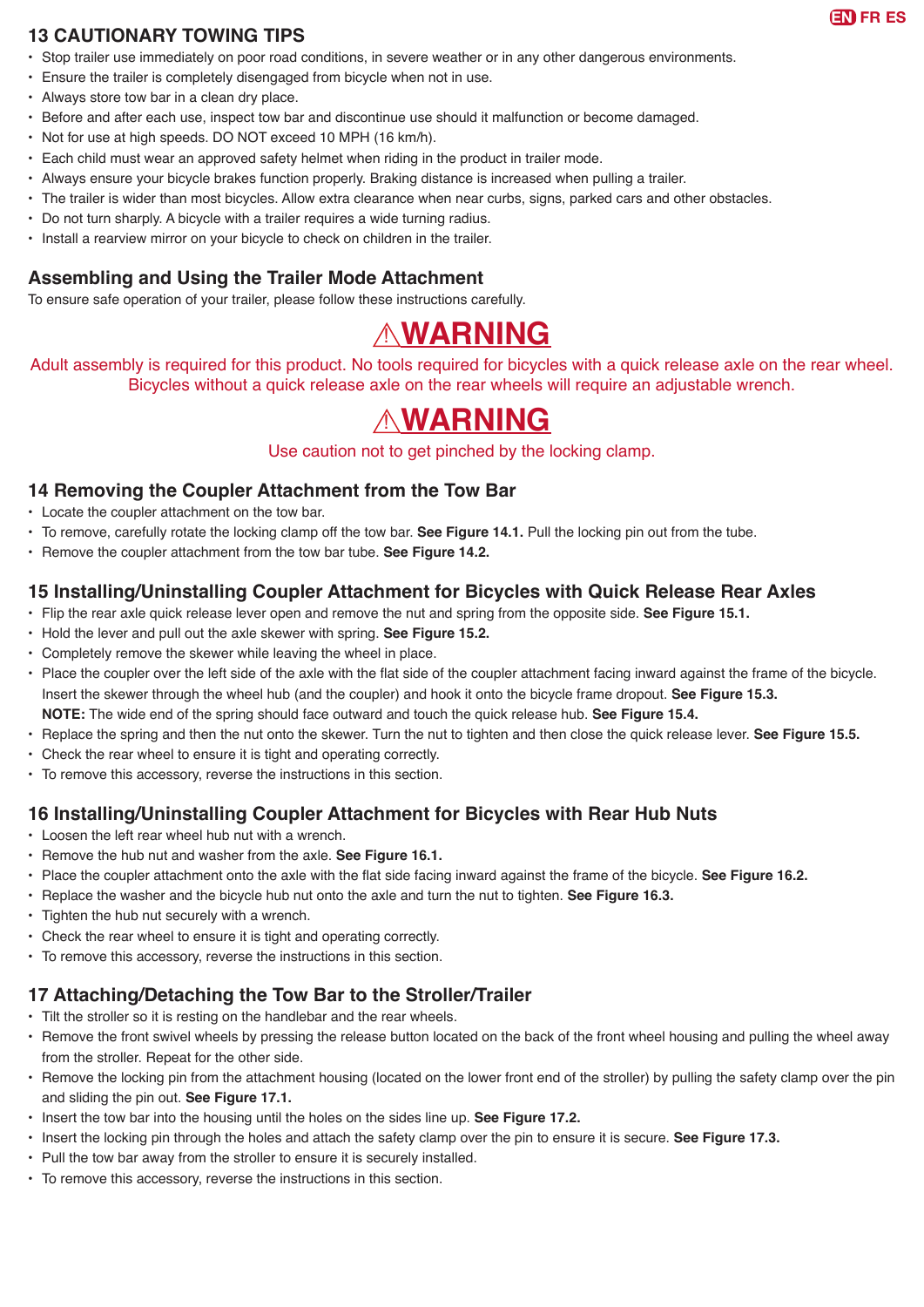#### **18 Attaching/Detaching the Tow Bar to the Bicycle With Coupler Attachment**

- Insert the coupler attachment inside the tow bar tube and line up the holes. **See Figure 18.1.**
- Insert the locking pin through the holes and carefully rotate the locking clamp over the tube to secure. **See Figure 18.2.**
- Ensure the coupler attachment is securely attached before proceeding.
- Locate the tether attachment on the tow bar, loop it around the bicycle frame and clip the fastener onto the metal tri-clip. **See Figure 18.3.**
- To remove this accessory, reverse the instructions in this section.

# ! **WARNING**

#### Always make sure the trailer is securely attached to the bicycle before towing the trailer.

### **19 Securing/Removing a Child**

There are three height adjustment positions for the shoulder harness straps. For a younger child, the shoulder straps should be positioned through the lower sewn-in loops on the seatback. For a young child that is tall, the shoulder straps may be positioned through the upper sewn-in loops on the seatback. For a taller child, use the shoulder straps WITHOUT positioning them through these sewn-in loops. To re-position the shoulder straps, unbuckle them from the harness buckle and feed these straps through the sewn-in loops, ensuring that they are not twisted. Re-buckle the shoulder straps onto the harness buckle to secure them.

- Before loading or unloading, ensure that the wheel brakes are engaged.
- To unlatch the buckle, press the center button and remove the male ends of each buckle. **See Figure 19.1.**
- Carefully place the child in the seat with the shoulder straps over their shoulders and chest. Then place the crotch strap between the child's legs.
- If necessary, reattach the shoulder straps with the waist straps. **See Figure 19.2.**
- Bring the shoulder/waist buckles into the crotch buckle until the shoulder/waist buckles snap into place. **See Figure 19.3.**
- Tighten the waist belt to be snug around the child's waist.
- The shoulder, waist, and crotch straps may be adjusted using the sliding buckles on these straps.

# ! **WARNING**

#### Avoid serious injury from falling or sliding out. Always use the restraint system.

#### **20 Installing the Flag**

- • Insert the sections of the flag pole together until they are securely connected.
- • Slide the end of the flag pole into the small pocket on the side of the hood until it cannot go any further. **See Figure 20.1.**

# ! **WARNING**

Always use the flag when pulling the trailer.

#### **21 Disassembly and Storage of the Bicycle Tow Bar and Stroller**

- Ensure that the stroller and all of the attachments and accessories are clean and dry before storage.
- Store your CocoonX2 in a dry, well ventilated place.
- Disengage the bicycle tow bar and store it separately for extended periods of time.
- Prior to the next use, please check all components (including tires, tire pressure, fabric, frame, accessories) for signs of damage or excessive wear.
- Do not use the trailer or stroller if you see signs of damage or excessive wear. Please contact customer service for replacement parts or repair options.

#### **Maintenance**

All of the fittings, snaps, locks, rivets, and other hardware and plastic parts on the stroller should be inspected periodically to ensure that they are secured properly and not damaged or malfunctioning. The restraint system, as well as all other straps and fabric items and their stitching should also be inspected periodically to ensure that they are secured properly and not loose, torn or otherwise damaged. All moving parts, such as wheels, brakes, and hinges should also be checked periodically to ensure they are operating properly.

Tires should be inflated to recommended pressure. See tire side wall for correct pressure. DO NOT overinflate the tires.

Any missing, broken, or worn components should be replaced immediately, and the stroller should not be used until they are replaced. Only original manufacturer's components should be used. If needed, please contact Joovy at our toll-free phone number.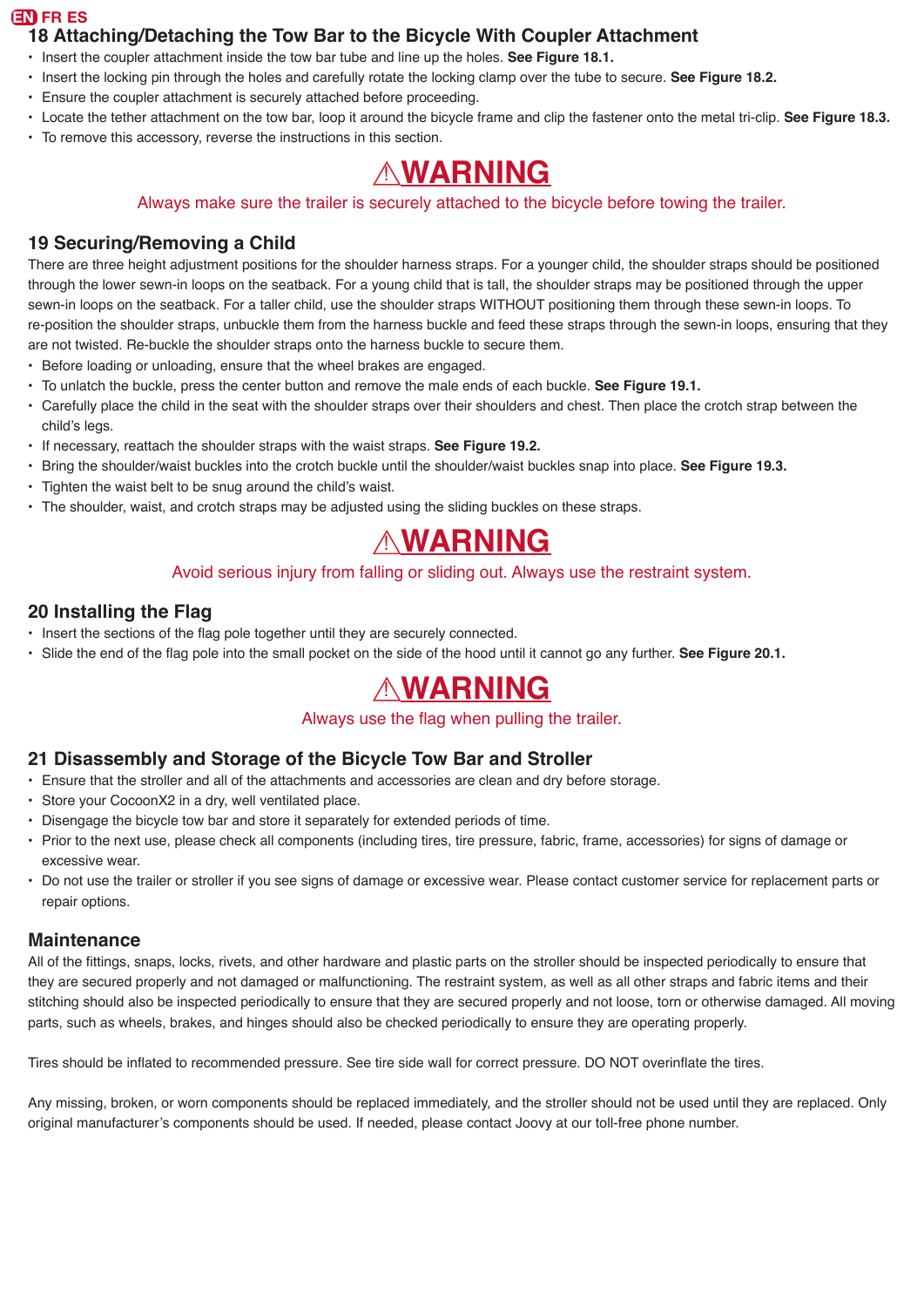

#### **Cleaning**

The fabric material on this stroller can be cleaned using mild household soap or detergent and warm water on a sponge or clean cloth. Always allow the fabric to completely air dry before using the stroller.

The frame and wheels should always be kept clean and free of dirt and foreign matter, especially after operating the stroller in rain, snow, or other harsh environments. Use a sponge or cloth dampened with warm water and a mild detergent cleaner to clean the wheels after such use.

#### **SATISFACTION GUARANTEED**

**We want you to be completely satisfied with your purchase of this product. Should you experience any difficulty in assembling or using this product, or if you have any questions, please contact our Customer Service Department: UNITED STATES – Joovy: (877) 456-5049, Hours 8:30 am – 5:00 pm Central Time.**

Please log onto www.joovy.com to register your new Joovy product.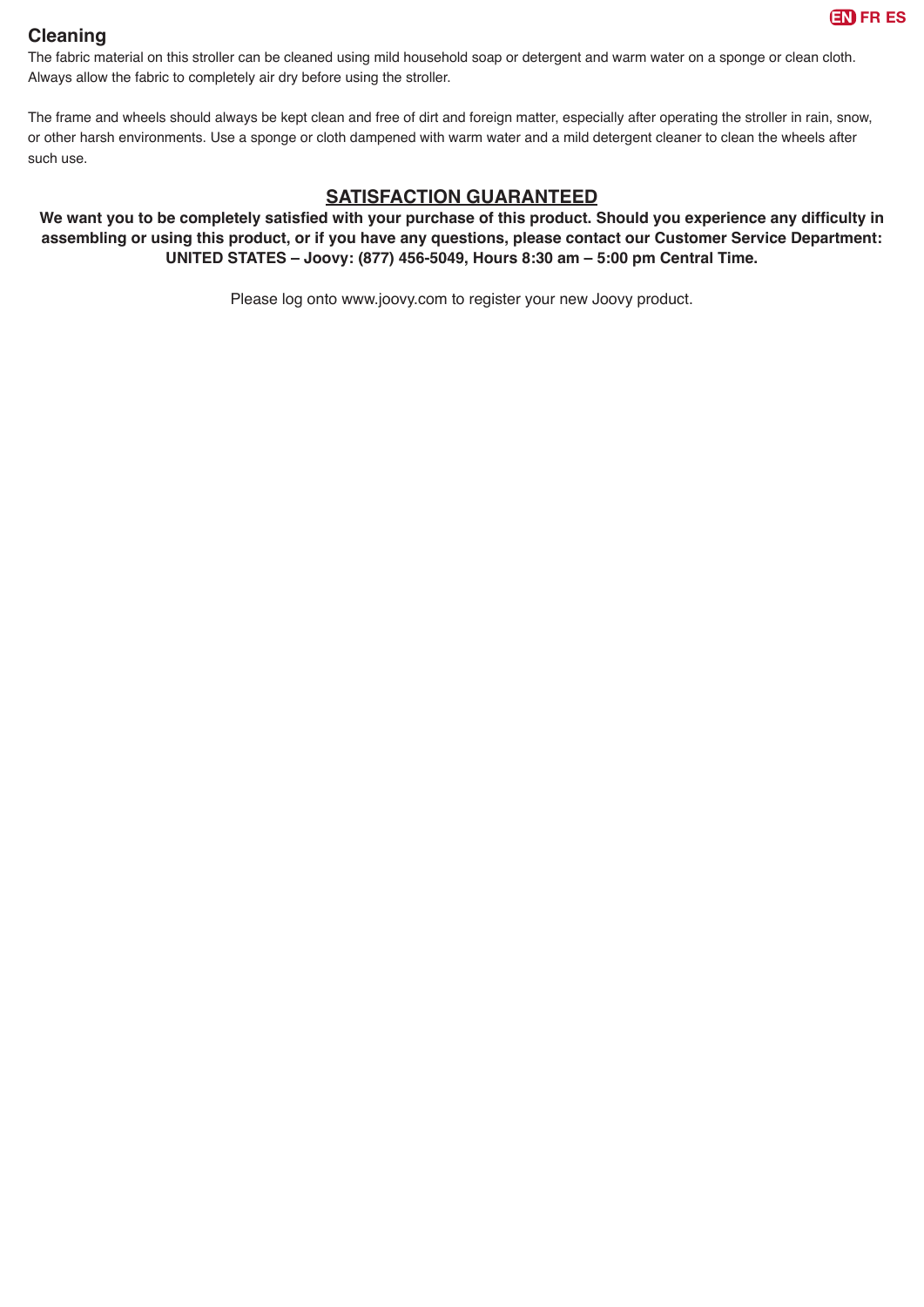# ! **MISE EN GARDE**

#### **Lire les présentes instructions attentivement avant d'utiliser le produit et les conserver pour usage ultérieur.**

- Tout manquement au respect de ces instructions pourrait entraîner de graves blessures ou un décès.
- • Ne jamais laisser l'enfant sans surveillance.
- Évitez les blessures graves découlant d'une chute ou d'un glissement.
- • Gardez toutes les petites pièces à l'écart des enfants pendant l'assemblage.
- Assurez-vous que le poussette est entièrement ouverte, que le loquet est verrouillé, et que les freins sont engagés avant de laisser les enfants s'approcher de la poussette.
- Évitez les blessures graves causées par la chute des roues. Assurez-vous que chaque roue est bien installée et fixée avant chaque utilisation de la poussette.
- • Le disposition de blocage devrait toujours être enclenchée pendant l'installation et le retrait des enfants.
- • Vérifiez la pression des pneus avant chaque utilisation de la poussette, afin de vous assurer que celle-ci correspond aux normes présentées sur la paroi latérale du pneu.
- Les sièges ne sont pas adaptés pour les enfants de moins de 6 mois.
- Le produit est conçu pour transporter un enfant dont le poids maximal est de 50 livres. (22.68 kg) par siège.
- Le produit est conçu pour transporter un enfant dont la taille maximale est de 44 pouces (111.76 cm).
- • L'utilisation de la poussette avec des enfants pesant plus de 50 livres (22.68 kg) chacun, ou d'un poids totalisant plus de 100 livres. (45.36 kg), pourrait entrainer une usure excessive de la poussette, ce qui pourrait entrainer une situation d'instabilité dangereuse.
- Ne laissez jamais un enfant prendre appui sur le coin de plastique pour monter ou descendre de la poussette.
- • N'utilisez pas la poussette dans les escaliers ou les escaliers roulants.
- • N'ajoutez pas d'accessoire n'étant pas spécifiquement recommandé par Joovy.
- • Pour éviter les blessures, assurez-vous que votre enfant demeure à l'écart lors du dépliage et pliage de ce produit.
- Toute charge fixée à la poignée affecte la stabilité de la poussette. Tout sac à main, sac de magasinage, sac à langer ou autre accessoire placé sur la poignée ou toute autre partie de la poussette peut modifier l'équilibre de la poussette et engendrer une condition d'instabilité dangereuse.
- Le poids maximum qui peut être transporté dans le panier de rangement est de 5 livres. (2.27 kg). Un poids excessif pourrait entraîner une condition d'instabilité dangereuse.
- • L'organisateur parental fourni doit être utilisé UNIQUEMENT avec la poussette CocoonX2. NE PAS utiliser sur d'autres modèles de poussette.
- • Ne transportez jamais de breuvages chauds ou de contenants ouverts dans l'organisateur parental. Le poids maximal alloué est de 5 livres. (2.27 kg).
- Ne laissez jamais la poussette être utilisée en guise de jouet.
- • Disposez adéquatement de tout le matériel d'emballage. Ne laissez pas les enfants jouer avec celui-ci.
- • Vérifiez fréquemment votre poussette afin de déceler tout rivet ou bouton mal fixé, pièce endommagée, couture ou tissu déchiré.
- • Cesser l'utilisation de la poussette en cas de mauvais fonctionnement ou de bris. ATTENTION: Lors du dépliage de la poussette, faites attention de ne pas coincer vos doigts dans les pièces mobiles.

#### **NE PAS retourner ce produit au magasin**

**En cas de difficulté durant l'assemblage ou l'utilisation, ou pour toute question relative aux présentes instructions, communiquer avec notre service à la clientèle:**

**ÉTATS UNIS – Joovy: (877) 456-5049, de 8h30 à 17h, heure du Centre.**

#### **S'il vous plaît noter: Styles et couleurs peuvent varier.**

#### **Assemblage et utilisation de votre poussette**

Pour assurer une utilisation sécuritaire de votre poussette, veuillez suivre attentivement ces instructions.

#### **1 Déballage du produit**

- Retirez délicatement la poussette et toutes les pièces de la boîte, du sac de plastique et du compartiment à fermeture-éclair.
- • Retirez l'emballage de carton des extrémités du cadre.
- • Retirez tout ce qui se trouve dans la boîte et identifiez les pièces à l'aide de **l'image 1.1** (pas à l'échelle):
- **A:** poussette, **B:** roues avant (2), **C:** roues arrière (2), **D:** drapeau de sécurité, **E:** barre d'attelage, et documents (non-illustré).
- Retirez le carton et les protections de plastique se trouvant partout sur le produit.
- • Disposez adéquatement de l'ensemble du matériel d'emballage. Ne pas laisser les enfants jouer avec celui-ci.

### *AMISE EN GARDE*

L'assemblage de ce produit par un adulte est requis. Aucun outil requis.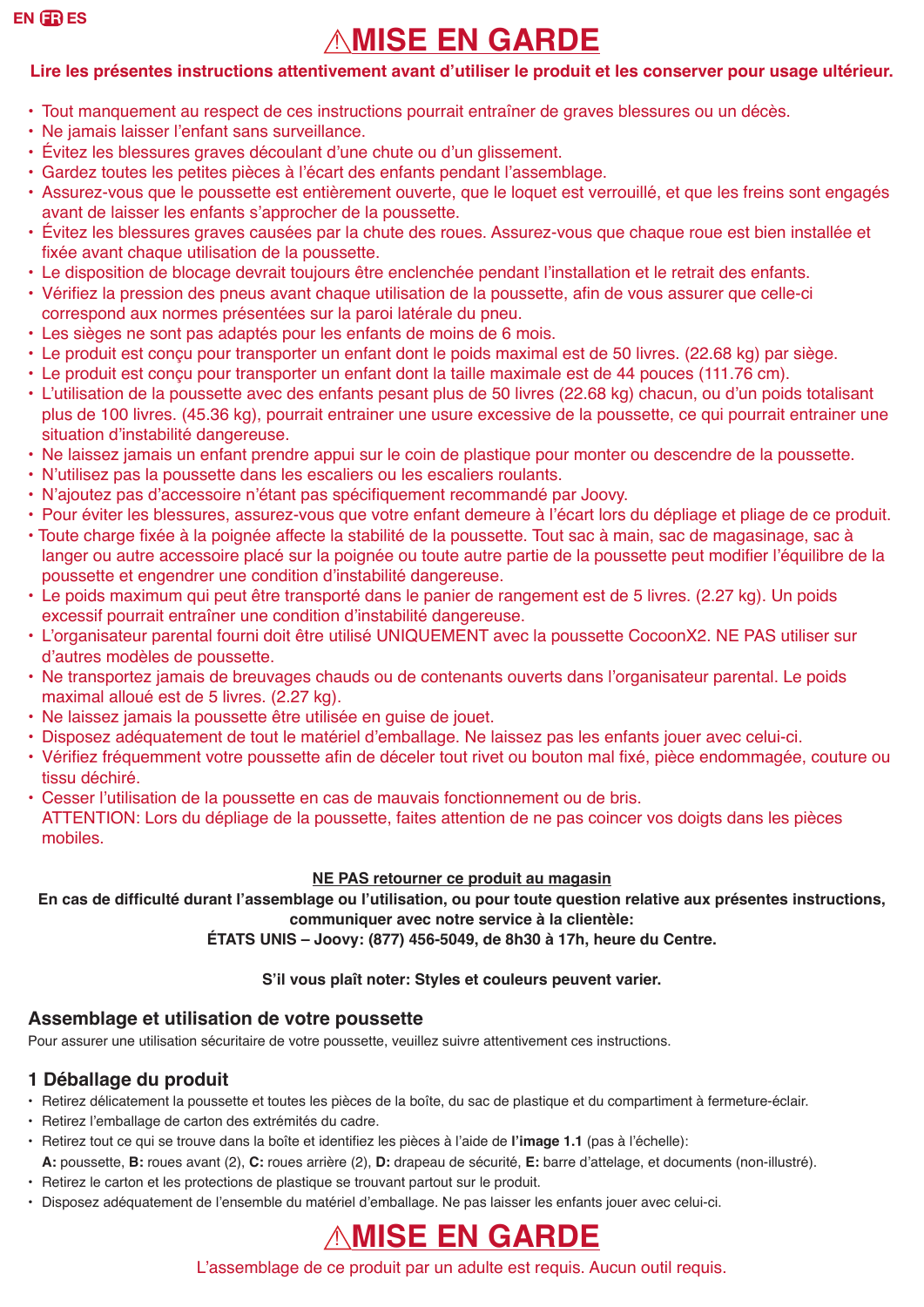

#### **2 Roues arrière**

- NE PAS déplier la poussette à cette étape.
- Positionnez la poussette face vers le bas, dans un endroit propre et sec.
- Appuyez sur le bouton central du moyeu de la roue arrière (**Voir la Figure 2.1**) et insérez l'essieu dans le compartiment de roue arrière. **Voir la Figure 2.2.** Poussez fermement pour verrouiller la roue. Tirez sur la roue pour vous assurer qu'elle est bien fixée. Répétez de l'autre côté.
- Pour retirer les roues arrière, appuyez sur le bouton central du moyeu de la roue arrière (**Voir la Figure 2.1**) et tirez la roue à l'écart de la poussette.

#### **3 Roues avant**

- • Appuyez sur le bouton de libération situé à l'arrière du compartiment de roue avant (**Voir la Figure 3.1**) et insérez un montant de roue avant dans le compartiment. **Voir la Figure 3.2.** Tirez sur la roue pour vous assurer qu'elle est bien fixée. Répétez de l'autre côté.
- • Pour retirer une roue avant, appuyez sur le bouton de libération situé à l'arrière du compartiment de roue avant et tirez la roue à l'écart de la poussette.

#### **4 Dépliage de la poussette**

- Positionnez la poussette afin qu'elle repose sur ses quatre roues.
- Enclenchez le lien de frein arrière (voir Utilisation des freins de roue arrière) et positionnez la poussette avec le guidon tout près de vous.
- • Soulevez le guidon jusqu'à ce que la poussette soit partiellement dépliée. **Voir la Figure 4.1.**
- • Ouvrez les fermetures-éclairs sur la porte d'accès à l'arrière de la poussette. **Voir la Figure 4.2.**
- • Localisez les pinces de verrouillage sur CHAQUE côté du cadre à l'intérieur du compartiment et faites-les tourner complètement vers l'avant de la poussette. **Voir la Figure 4.3.**
- • Soulevez le guidon et tirez fermement le tube de soutien arrière vers vous jusqu'à ce que vous entendiez un déclic audible. **Voir la Figure 4.4.**

**NOTE:** Si la poussette ne s'ouvre pas ou semble coincée, vérifiez pour vous assurer que les pinces n'interfèrent pas avec le dossier du siège.

- • Saisissez une pince de verrouillage et faites tourner la pince vers vous. Fixez la pince sur le tube jusqu'à ce qu'elle soit verrouillée en place. **Voir la Figure 4.5.**
- • Répétez cette étape de l'autre côté jusqu'à ce que les DEUX pinces soient bien fixées en place.

# ! **MISE EN GARDE**

Gardez TOUJOURS les enfants à l'écart de la poussette lors du dépliage. Fixez TOUJOURS les pinces des DEUX côtés avant l'utilisation.

#### **5 Utilisation des freins de roue arrière**

- Pour engager les freins de roue arrière, poussez le levier de frein vers le bas. **Voir la Figure 5.1.** Le levier verrouillera les deux roues. Vérifiez que les freins sont bien engagés en tentant de pousser la poussette vers l'avant et l'arrière.
- Pour libérer les freins, soulevez doucement le levier de frein. **Voir la Figure 5.2.**

## *AMISE EN GARDE*

Assurez-vous toujours que les freins de roues soient engagés lorsque la poussette n'est pas utilisée, afin qu'elle ne roule pas. Ne jamais laisser la poussette sans surveillance, particulièrement dans les collines et pentes, car la poussette pourrait se renverser ou glisser.

#### **6 Utilisation du capot**

- • L'avant de la poussette peut être placé en trois positions: complètement ouvert, fermé avec moustiquaire, et fermé avec moustiquaire et protection étanche.
- • Pour configurer le capot avec le moustiquaire et la protection étanche fermés, montez la fermeture-éclair autour du compartiment du siège. **Voir la Figure 6.1.** Puis, tirez la protection étanche vers le bas sur le moustiquaire, et fixez le Velcro® au bas pour le fixer en place. **Voir la Figure 6.2.**
- • Pour configurer le capot avec uniquement le moustiquaire fermé, détachez le Velcro® de la protection étanche, enroulez la protection étanche et fixez-la à l'aide des anneaux élastiques se trouvant sur les coins supérieurs du capot. **Voir la Figure 6.3.**
- • Pour configurer le capot en position complètement ouverte, enroulez le moustiquaire ET la protection étanche ensemble, puis fixez-les sous les anneaux élastiques, tel qu'illustré à **l'image 6.4.**

**NOTE:** La portion supérieure arrière du capot possède une fenêtre déroulante. Pour l'ouvrir, tirez sur la bordure avant, enroulez le rabat vers l'arrière et fixez à l'aide de l'anneau élastique. **Voir la Figure 6.5.**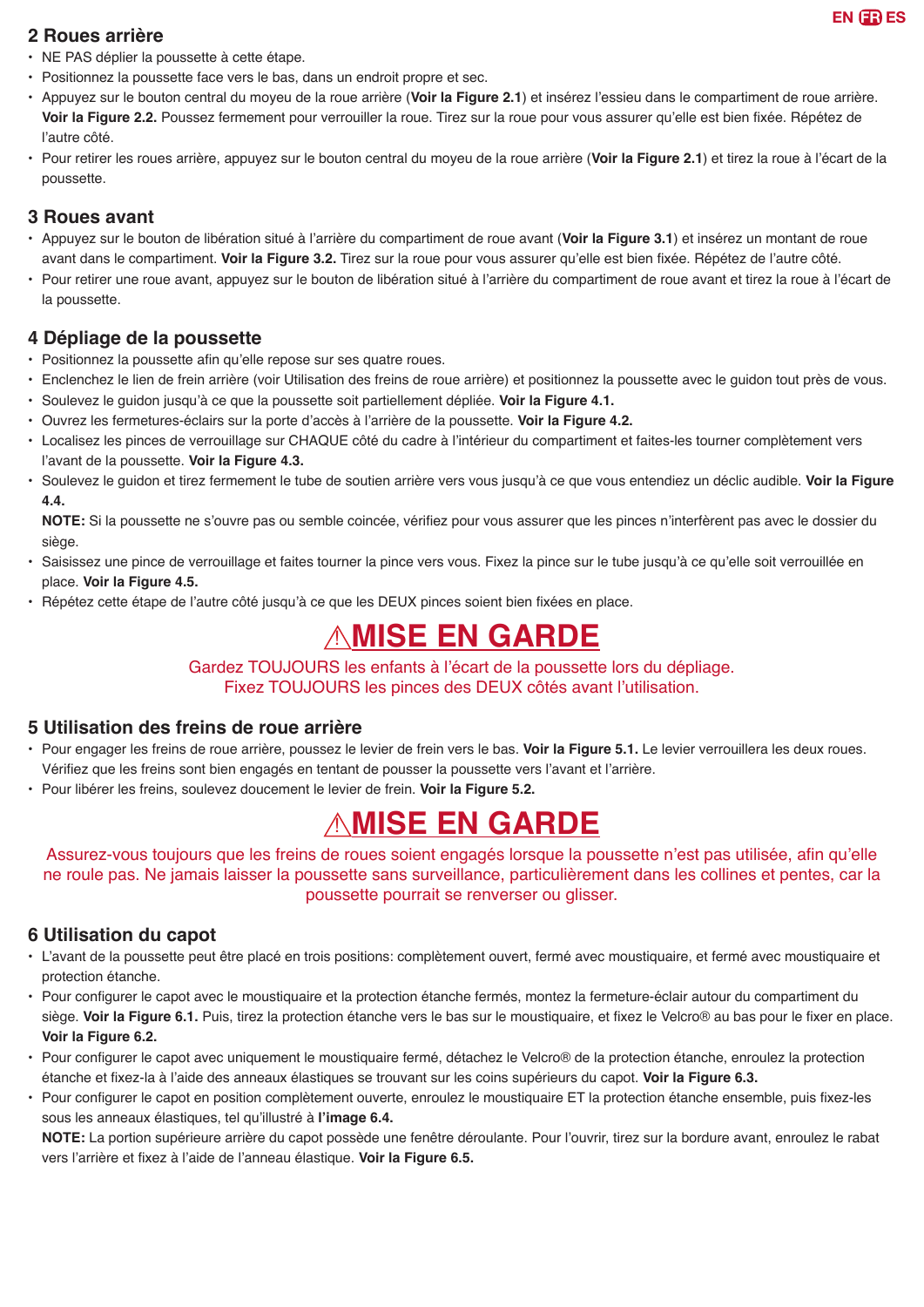#### **7 Installation/retrait de l'enfant**

Il existe trois positions de réglage en hauteur pour le harnais de sécurité. Pour un enfant plus jeune, le harnais devrait être placé dans les anneaux cousus au bas du dossier. Pour un jeune enfant de grande taille, le harnais devrait être placé dans les anneaux cousus au haut du dossier. Pour un enfant plus grand, utilisez le harnais SANS le placer dans les anneaux cousus. Pour repositionner le harnais, débouclez-le de la ceinture et faites passer les sangles à travers les anneaux cousus en vous assurant qu'ils ne s'entortillent pas. Rebouclez le harnais dans la ceinture pour le fixer.

- Avant de placer ou de retirer un enfant, assurez-vous que les freins de roues soient engagés.
- Pour déverrouiller la boucle, appuyez sur le bouton central et retirez les extrémités mâles de chaque boucle. **Voir la Figure 7.1.**
- • Placez délicatement l'enfant dans le siège en positionnant les bretelles sur ses épaules et sa poitrine. Ensuite, placez la sangle d'entrejambe entre les jambes de l'enfant.
- Au besoin, ré-attachez le harnais aux sangles de taille. **Voir la Figure 7.2.**
- • Poussez les montants de verrouillage épaule / taille dans la boucle d'entrejambe jusqu'à ce que toutes les parties s'enclenchent en place. **Voir la Figure 7.3.**
- • Serrez la ceinture autour de la taille de l'enfant.
- • Les sangles d'épaule, de taille, et d'entrejambe peuvent être ajustées en utilisant des anneaux de plastique.

## *AMISE EN GARDE*

#### Évitez les blessures graves découlant d'une chute ou d'un glissement. Utilisez toujours le système de retenue.

#### **8 Ajustement du guidon**

- Le guidon peut être ajusté en plusieurs positions.
- • Pour l'ajuster, déverrouillez le loquet des DEUX côtés du guidon. **Voir la Figure 8.1.**
- Placez le quidon en position souhaitée.
- • Verrouillez le loquet des DEUX côtés du guidon. **Voir la Figure 8.2.** Assurez-vous que les deux loquets reposent à plat pour un verrouillage sécure.

#### **9 Chargement et déchargement du compartiment de rangement**

- Avant de charger ou de décharger le compartiment de rangement, assurez-vous que les freins soient engagés.
- • Pour accéder au compartiment de rangement, ouvrez la fermeture-éclair de la porte d'accès à l'arrière de la poussette. **Voir la Figure 9.1.**

#### **10 Pliage de la poussette**

- • Gardez les enfants à l'écart de la poussette lors du pliage.
- Engagez les freins arrière et positionnez la poussette avec le guidon près de vous.
- • Ouvrez la porte d'accès à l'arrière de la poussette.
- • Localisez les pinces de verrouillages des DEUX côtés du cadre à l'intérieur du compartiment arrière.
- • Faites glisser le bouton sur la pince vers vous, et tirez la pince à l'écart du tube. Déplacez la pince complètement vers l'avant de la poussette. **Voir la Figure 10.1.** Répétez cette procédure pour l'autre côté.
- • Pour plier, poussez le verrou secondaire sur le côté inférieur droit tout en poussant le tube du haut de ce côté vers l'avant de la poussette. **Voir la Figure 10.2.** Poussez le guidon vers le bas jusqu'à ce que la poussette se ferme. **Voir la Figure 10.3.**
- • Attention à ce que les pinces de verrou secondaire ne bloquent pas contre l'arrière du dossier du siège lors du pliage. **ATTENTION:** En pliant la poussette, gardez vos doigts à l'écart afin d'éviter de les pincer dans les pièces mobiles.

# *AMISE EN GARDE*

Gardez TOUJOURS les enfants à l'écart de la poussette lors du pliage.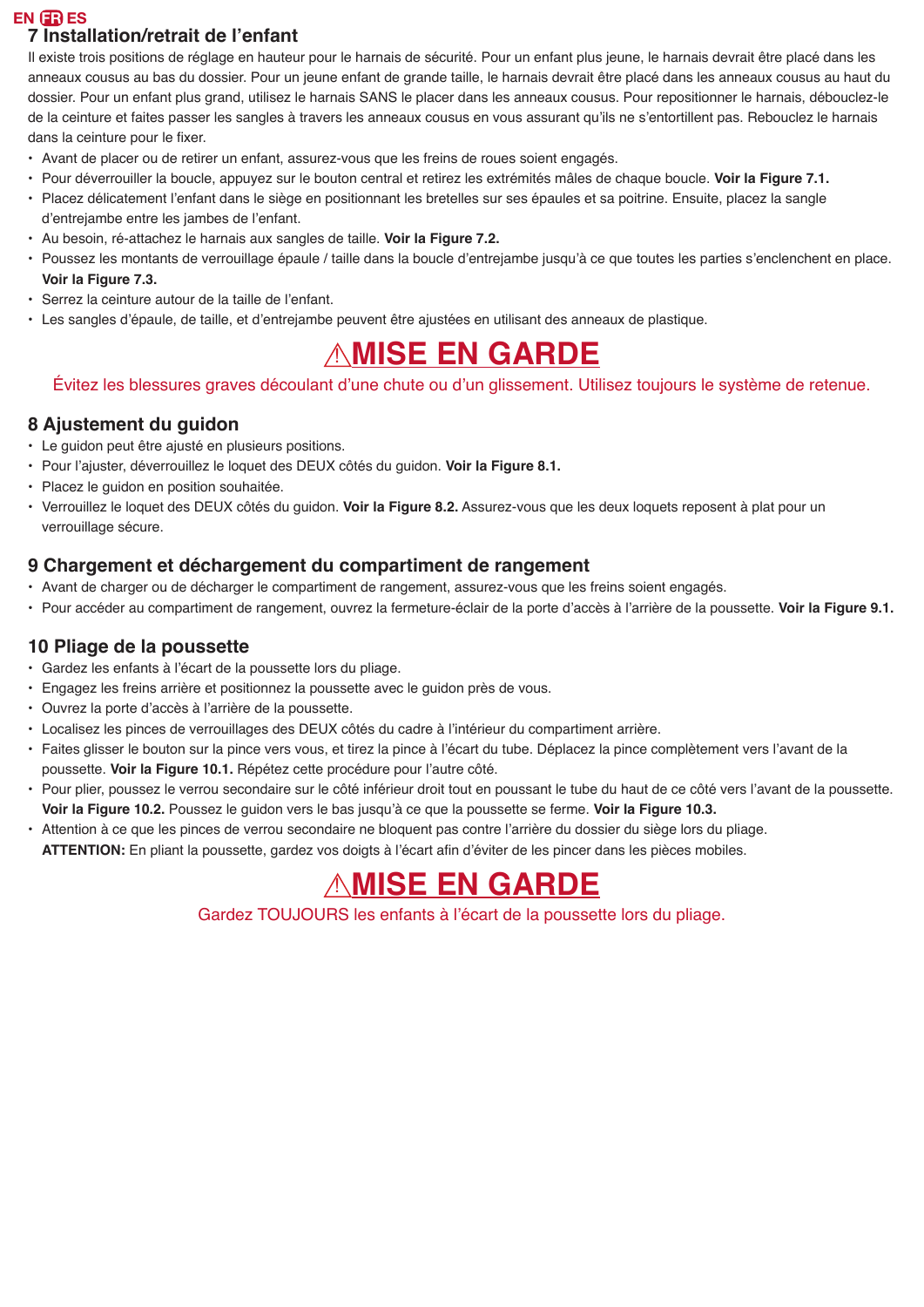### **Mode poussette de course (Optionnel)**

#### **Assemblage et utilisation de la fixation de roue avant fixe**

La fixation de roue avant fixe est vendue séparément. Pour assurer une utilisation sécuritaire de la poussette de course, veuillez suivre toutes ces instructions.

#### **11 Installation de la fixation de roue avant fixe**

- • Placez la poussette pour qu'elle repose sur le guidon et les roues arrière.
- • Retirez les roues pivotantes avant en appuyant sur le bouton de libération situé à l'arrière du compartiment de roue avant et en tirant la roue à l'écart de la poussette. Répétez pour l'autre côté.
- • Retirez la tige de verrouillage du compartiment de fixation (situé sur l'extrémité avant inférieure de la poussette) en tirant la pince de sécurité sur la tige et en retirant la tige. **Voir la Figure 11.1.**
- • Insérez le tube de roue avant dans le compartiment au centre à l'avant de la poussette, avec la rue dirigée vers l'avant. Alignez les orifices sur les côtés. **Voir la Figure 11.2.**
- • Insérez la tige de verrouillage à travers les orifices et fixez la pince de sécurité sur la tige pour vous assurer qu'elle est bien installée. **Voir la Figure 11.3.**
- Tirez sur la roue pour vous assurez qu'elle est bien installée
- Pour retirer cet accessoire, inversez les instructions de cette section.

# ! **MISE EN GARDE**

#### Faites preuve de prudence afin de ne pas vous pincer avec la pince de verrouillage.

#### **12 Sangle de poignet**

Une sangle de poignet se trouve sur le cadre arrière de la poussette afin de garder la poussette à proximité si jamais elle vous échappe des mains.

• Enroulez toujours la sangle autour de votre poigner avant d'utiliser votre poussette.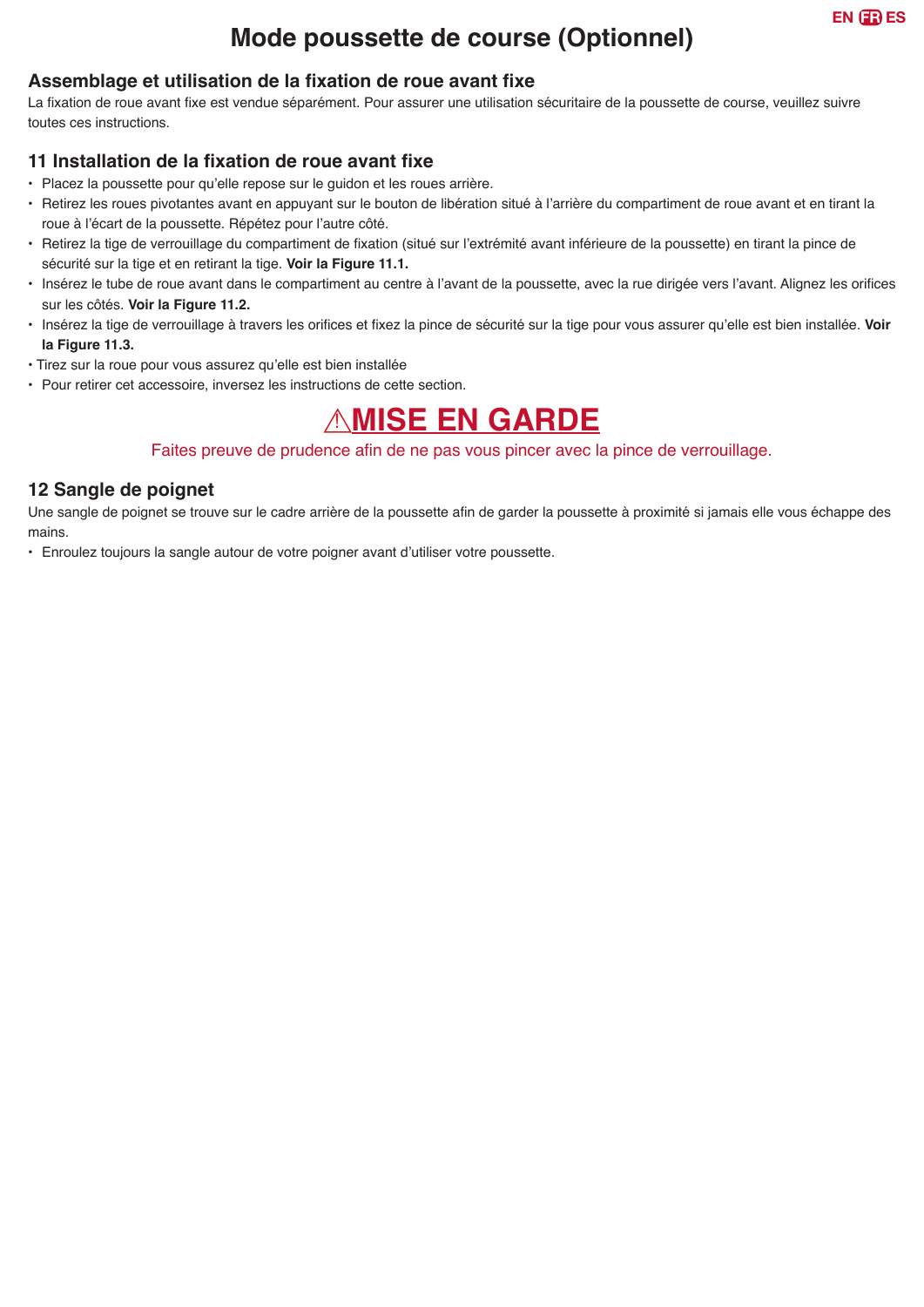### **Mode remorque pour vélo**



Votre Joovy CocoonX2 peut être convertie en remorque pour vélo en y attachant la barre d'attelage optionnelle. La barre d'attelage est incluse avec la poussette.

# *AMISE EN GARDE*

#### **Lire les présentes instructions attentivement avant d'utiliser le produit et les conserver pour usage ultérieur.**

- Tout manquement au respect de ces instructions pourrait entraîner de graves blessures ou un décès.
- Ne jamais laisser l'enfant sans surveillance.
- • Évitez les blessures graves découlant d'une chute ou d'un glissement. Utilisez toujours le système de retenue.
- • Ne pas installer de siège d'auto ou tout autre siège n'étant pas approuvé par le fabricant dans la remorque.
- N'effectuez aucune modification à la remorque.
- • Avant d'atteler la remorque à la bicyclette, il est recommandé de faire effectuer un examen de sécurité complet par un mécanicien de bicyclette qualifié.
- • Ne laissez pas le corps, les vêtements, les lacets ou les jouets de l'enfant entrer en contact avec les pièces mobiles.
- • Un réflecteur répondant aux normes CPSC doit être en tout temps visible à l'arrière de la remorque.
- • Avant chaque promenade, assurez-vous que la remorque attachée n'interfère pas avec le freinage, le pédalier ou la direction de la bicyclette.
- Ne vous promenez jamais en vélo la nuit sans un éclairage adéquat. Suivez toutes la règlementation relative à l'éclairage.
- • N'utilisez pas pour des enfants surpassant la limite de poids.
- Ne pas utiliser ce produit avec des enfants de moins de 12 mois. Les enfants doivent être en mesure de garder eux-mêmes leur tête droite.
- Lorsque la remorque est attachée à la bicyclette, le poids supplémentaire de la remorque, de son(ses) passager(s) et/ou de tout chargement peut avoir un effet sur le comportement et la conduite de la bicyclette. Ne roulez pas à grande vitesse. Tournez lentement. Ne faites pas de virage ni d'arrêt brusques.
- Considérez toujours les risques reliés au refroidissement lié au vent et à la chaleur extrême.
- Ne pas utiliser de solvants forts. Nettoyez uniquement avec de l'eau et du savon doux.
- • Vérifiez la pression des pneus avant chaque utilisation pour vous assurer que tous les pneus sont gonflés à la pression requise, identifiée sur la paroi latérale du pneu.
- • Gardez les enfants à l'écart de le remorque pendant l'assemblage de l'attelage, le pliage et le dépliage.
- • Disposez adéquatement de l'ensemble du matériel d'emballage. Ne pas laisser les enfants jouer avec celui-ci.
- • Tous les rivets, boutons-pression, pièces, matériel et coutures doivent être inspectés périodiquement afin de s'assurer qu'ils sont adéquatement fixés et non endommagés.
- • Cessez l'utilisation de la remorque si celle-ci fonctionne de façon inadéquate ou est endommagée.
- ASSUREZ-VOUS DE SUIVRE LES INSTRUCTIONS RELATIVES À LA POUSSETTE/REMORQUE AVANT D'UTILISER CE PRODUIT.
- • Si vous n'arrivez pas à trouver les instructions de la poussette/remorque, veuillez visiter le www.joovy.com ou appelez le (877) 456-5049 pour obtenir une nouvelle copie.
- • ASSUREZ-VOUS DE SUIVRE LES INSTRUCTIONS DE LA BICYCLETTE AVANT ET PENDANT L'UTILISATION DE CE PRODUIT
- Le nombre maximal de passager est de 2.
- Le produit est conçu pour transporter un enfant dont le poids maximal est de 50 livres. (22.68 kg) par siège.
- Le produit est conçu pour transporter un enfant dont la taille maximale est de 44 pouces (111.76 cm).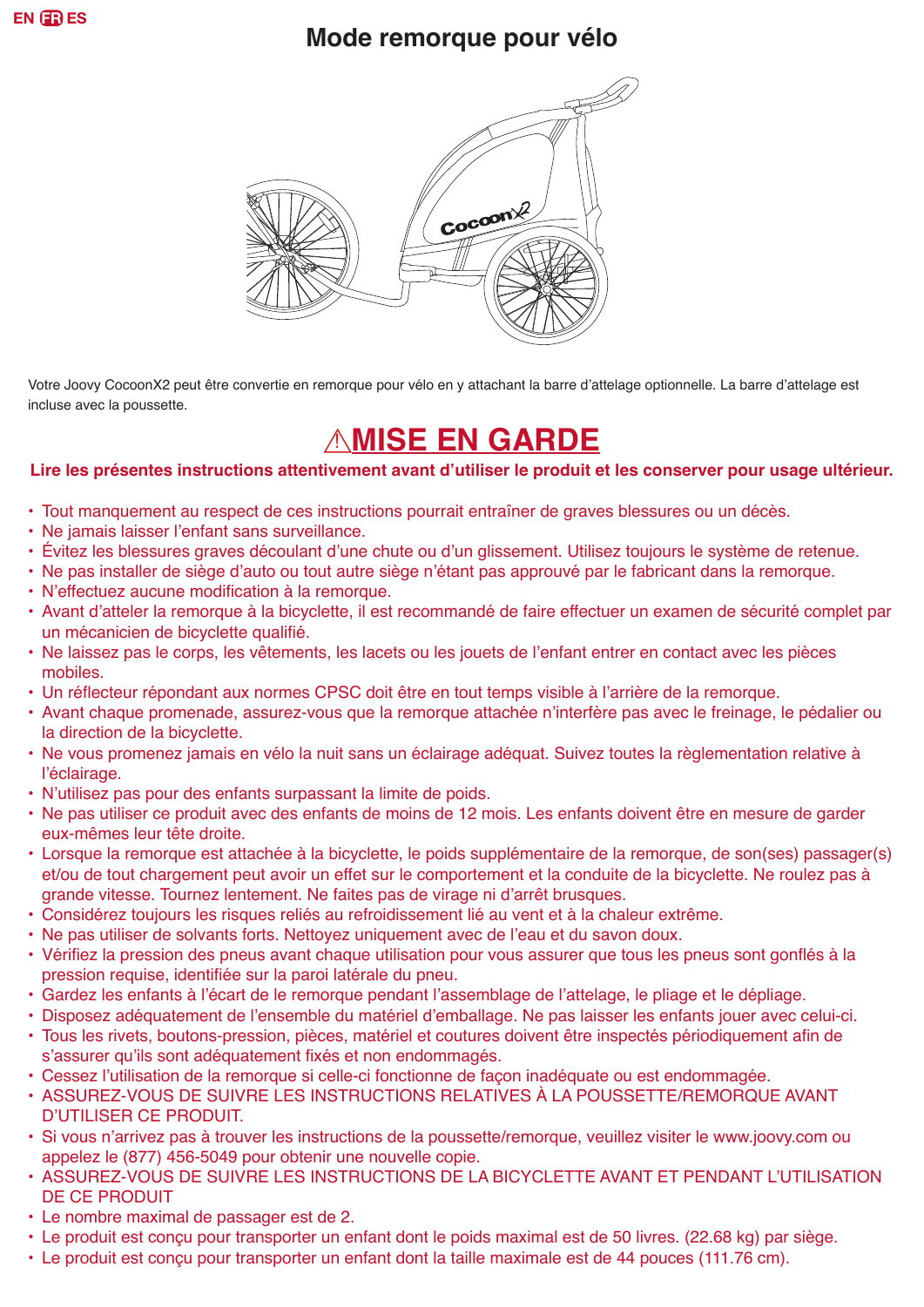• L'utilisation de la remorque avec des enfants pesant plus de 50 livres (22.68 kg) chacun, ou d'un poids totalisant plus de 100 livres. (45.36 kg), pourrait entrainer une usure excessive de la remorque, ce qui pourrait entrainer une situation d'instabilité dangereuse.

#### **13 AVERTISSEMENTS RELATIFS AU REMORQUAGE**

- • Cessez l'utilisation de la remorque immédiatement lors de conditions routières difficiles, de mauvais temps, ou dans tout environnement dangereux.
- • Assurez-vous que la remorque est complètement retirée de la bicyclette lorsqu'elle n'est pas utilisée.
- • Entreposez toujours la barre d'attelage dans un endroit propre et sec.
- • Avant et après chaque utilisation, inspectez la barre d'attelage et cessez de l'utiliser en cas de mauvais fonctionnement ou si elle est endommagée.
- • N'utilisez pas à haute vitesse. NE PAS excéder 10 MPH (16 km/h).
- • Chaque enfant doit porter un casque de sécurité certifié lors des promenades dans le produit en mode remorquage.
- Assurez-vous toujours que les freins de votre bicyclette fonctionnent adéquatement. La distance de freinage est plus grande lorsque la remorque est ajoutée.
- • La remorque est plus large que la majorité des bicyclettes. Gardez suffisamment sur les trottoirs, près des panneaux, des voitures et des autres obstacles.
- Ne pas tourner abruptement. Une bicyclette avec une remorque nécessite un plus grand angle de virage.
- • Installez un miroir arrière sur votre bicyclette afin de voir votre enfant dans la remorque.

#### **Assemblage et utilisation de la fixation en mode remorque**

Pour assurer une utilisation sécuritaire de votre remorque, veuillez suivre attentivement ces instructions.

## *AMISE EN GARDE*

L'assemblage de ce produit par un adulte est requis. Aucun outil requis pour les bicyclettes avec un essieu à dégagement rapide. Les bicyclettes sans essieu à dégagement rapide sur la roue arrière nécessiteront une clé ajustable.

### ! **MISE EN GARDE**

Faites attention de ne pas vous pincer avec la pince de verrouillage.

#### **14 Retrait de la fixation de couplage de la barre d'attelage**

- • Localisez la fixation de couplage sur la barre d'attelage.
- • Pour retirer, faites tourner doucement la pince de verrouillage pour la retirer de la barre d'attelage. **Voir la Figure 14.1.** Tirez la tige de verrouillage à l'écart du tube.
- • Retirez la fixation de couplage du tube de barre d'attelage. **Voir la Figure 14.2.**

#### **15 Installation/désinstallation de la fixation de couplage pour les bicyclettes à essieu arrière à dégagement rapide**

- • Ouvrez le levier de l'essieu arrière à dégagement rapide et retirez l'écrou et le ressort du côté opposé. **Voir la Figure 15.1.**
- • Tenez le levier et retirez la tige d'essieu avec le ressort. **Voir la Figure 15.2.**
- Retirez complètement la tige tout en laissant la roue en place.
- • Placez le couplage sur le côté gauche de l'essieu, avec la partie plate de la fixation de couplage face vers l'intérieur, contre le cadre de la bicyclette. Insérez la tige via le moyeu de roue (et le couplage) et accrochez-la dans l'encoche du cadre de bicyclette. **Voir la Figure 15.3. NOTE:** L'extrémité large du ressort devrait être face vers l'extérieur et toucher le moyeu à dégagement rapide. **Voir la Figure 15.4.**
- • Replacez le ressort puis l'écrou sur la tige. Tournez l'écrou pour serrer puis fermer le levier de dégagement rapide. **Voir la Figure 15.5.**
- • Vérifiez la roue arrière pour vous assurez qu'elle est bien fixée et fonctionne correctement.
- Pour retirer cet accessoire, inversez les instructions de cette section.

#### **16 Installation/désinstallation de la fixation de couplage pour les bicyclettes avec écrous de moyeu arrière**

- Desserrez l'écrou de moyeu de roue arrière gauche avec une clé.
- • Retirez l'écrou de moyeu et la rondelle de l'essieu. **Voir la Figure 16.1.**
- • Placez la fixation de couplage sur l'essieu avec le côté plat face vers l'intérieur contre le cadre de la bicyclette. **Voir la Figure 16.2.**
- • Replacez la rondelle et l'écrou de moyeu de la bicyclette et faites tourner l'écrou pour le serrer. **Voir la Figure 16.3.**
- • Serrez bien l'écrou de moyeu avec une clé.
- • Vérifiez la roue arrière pour vous assurez qu'elle est bien fixée et fonctionne correctement.
- Pour retirer cet accessoire, inversez les instructions de cette section.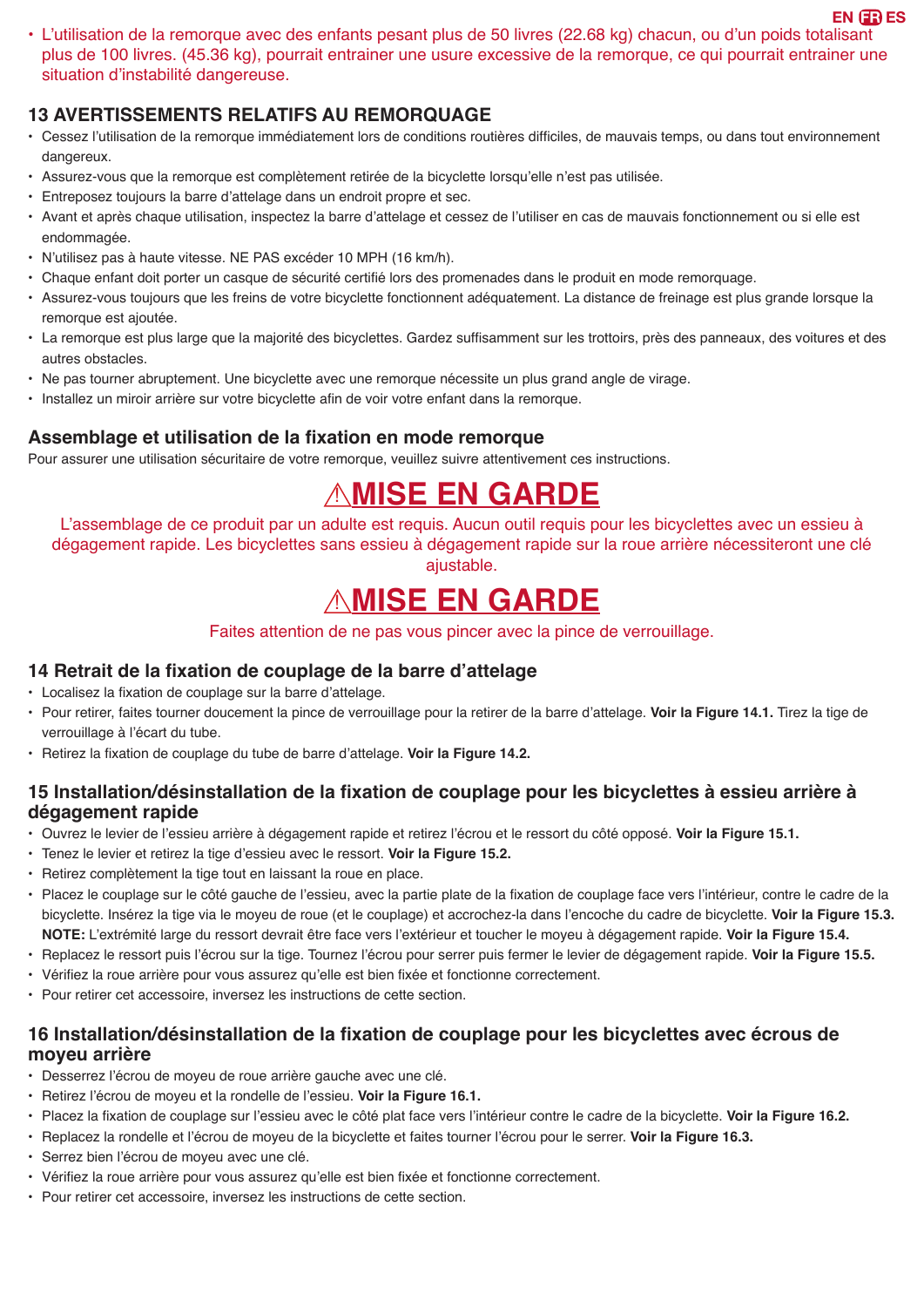#### **17 Fixation/retrait de la barre d'attelage à la poussette/remorque**

- • Placez la poussette pour qu'elle repose sur le guidon et les roues arrière.
- • Retirez les roues pivotantes avant en appuyant sur le bouton de libération situé à l'arrière du compartiment de roue avant et en tirant la roue à l'écart de la poussette. Répétez pour l'autre côté.
- • Retirez la tige de verrouillage du compartiment de fixation (situé sur l'extrémité avant inférieure de la poussette) en tirant la pince de sécurité sur la tige et en retirant la tige. **Voir la Figure 17.1.**
- • Insérez la barre d'attelage dans le compartiment jusqu'à ce que les orifices latéraux soient alignés. **Voir la Figure 17.2.**
- • Insérez la tige de verrouillage à travers les orifices et fixez la pince de sécurité sur la tige pour vous assurer qu'elle est bien installée. **Voir la Figure 17.3.**
- • Tirez sur la barre d'attelage pour vous assurez qu'elle est bien installée
- Pour retirer cet accessoire, inversez les instructions de cette section.

#### **18 Fixation/retrait de la barre d'attelage à la bicyclette avec fixation de couplage**

- • Insérez la fixation de couplage à l'intérieur du tube de barre d'attelage et alignez les orifices. **Voir la Figure 18.1.**
- • Insérez la tige de verrouillage via les orifices et faites doucement tourner la pince de verrouillage sur le tube pour la fixer. **Voir la Figure 18.2.**
- • Assurez que la fixation de couplage est bien fixée avant de procéder.
- • Localisez la fixation de sangle à la barre d'attelage, faites-la tourner autour du cadre de la bicyclette et posez la fixation sur la pince triple en métal. **Voir la Figure 18.3.**
- Pour retirer cet accessoire, inversez les instructions de cette section.

# *AMISE EN GARDE*

#### Assurez-vous que la remorque est toujours bien fixée à la bicyclette avant d'atteler la remorque.

#### **19 Installation/retrait de l'enfant**

Il existe trois positions de réglage en hauteur pour le harnais de sécurité. Pour un enfant plus jeune, le harnais devrait être placé dans les anneaux cousus au bas du dossier. Pour un jeune enfant de grande taille, le harnais devrait être placé dans les anneaux cousus au haut du dossier. Pour un enfant plus grand, utilisez le harnais SANS le placer dans les anneaux cousus. Pour repositionner le harnais, débouclez-le de la ceinture et faites passer les sangles à travers les anneaux cousus en vous assurant qu'ils ne s'entortillent pas. Rebouclez le harnais dans la ceinture pour le fixer.

- Avant de placer ou de retirer un enfant, assurez-vous que les freins de roues soient engagés.
- Pour déverrouiller la boucle, appuyez sur le bouton central et retirez les extrémités mâles de chaque boucle. **Voir la Figure 19.1.**
- • Placez délicatement l'enfant dans le siège en positionnant les bretelles sur ses épaules et sa poitrine. Ensuite, placez la sangle d'entrejambe entre les jambes de l'enfant.
- Au besoin, ré-attachez le harnais aux sangles de taille. **Voir la Figure 19.2.**
- • Poussez les montants de verrouillage épaule / taille dans la boucle d'entrejambe jusqu'à ce que toutes les parties s'enclenchent en place. **Voir la Figure 19.3.**
- • Serrez la ceinture autour de la taille de l'enfant.
- • Les sangles d'épaule, de taille, et d'entrejambe peuvent être ajustées en utilisant des anneaux de plastique.

### *AMISE EN GARDE*

#### Évitez les blessures graves découlant d'une chute ou d'un glissement. Utilisez toujours le système de retenue.

#### **20 Installation du drapeau**

- • Insérez les sections du mât du drapeau jusqu'à ce qu'elles soient bien fixées ensemble.
- • Glissez l'extrémité du mât du drapeau dans la petite pochette sur le côté du capot, jusqu'à ce qu'il ne soit plus possible de le pousser. **Voir la Figure 20.1.**

## ! **MISE EN GARDE**

#### Utilisez toujours le drapeau lorsque vous utilisez la remorque.

#### **21 Désassemblage et entreposage de la barre d'attelage de bicyclette et de la poussette**

- • Assurez-vous que la poussette et que toutes les fixations et accessoires soient propres et secs avant de les entreposer.
- Entreposez votre CocoonX2 dans un endroit sec et bien ventilé.
- • Retirez la barre d'attelage et entreposez-la séparément pour toute période prolongée.
- • Avant la prochaine utilisation, vérifiez toutes les composantes (incluant les pneus, la pression des pneus, le tissu, le cadre et les accessoires) pour tout signe de dommage ou d'usure.
- • Ne pas utiliser la remorque ou la poussette si vous décelez des signes de dommages ou d'usure excessive. Veuillez communiquer avec le service à la clientèle pour des pièces de rechange ou en savoir plus sur les options de réparation.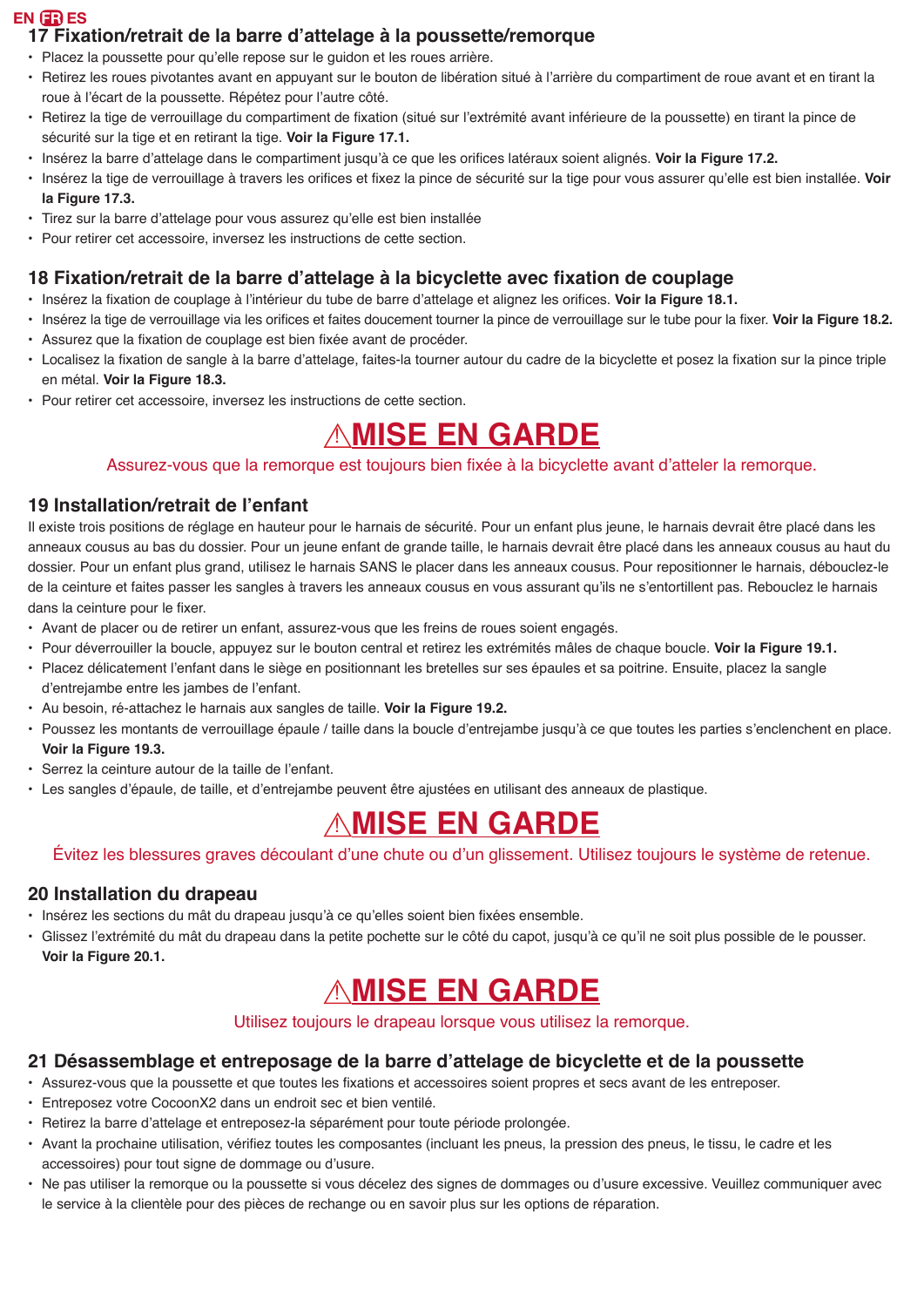#### **Entretien**

Tous les accessoires, bouton-pression, serrures, rivets et autre quincaillerie et pièces de plastique de la poussette doivent être inspectés périodiquement afin de s'assurer qu'ils sont adéquatement fixés et non endommagés ou défectueux. Le harnais de sécurité, ainsi que toutes les autres sangles et pièces en tissu et leurs coutures doivent également être inspectés périodiquement afin d'assurer qu'ils sont adéquatement fixés et ne sont pas mal posés, déchirés ou endommagés. Toutes les pièces amovibles, telles que les roues, les freins et les charnières doivent également être vérifiées périodiquement afin d'assurer leur bon fonctionnement.

Les roues devraient être gonflées à la pression recommandée. Consultez la paroi latérale des roues pour la pression adéquate. NE PAS trop gonfler les roues.

Tout composante manquante, brisée ou usée doit être remplacée immédiatement, et la poussette ne doit pas être utilisée jusqu'à ce que le remplacement ait été effectué. Seules les composantes du fabricant d'origine doivent être utilisées. Si nécessaire, veuillez contacter Joovy via notre numéro de téléphone sans frais.

#### **Nettoyage**

Le tissu sur cette poussette peut être nettoyé avec du savon doux ou un détergent et de l'eau tiède sur une éponge ou un chiffon propre. Toujours laisser le tissu sécher complètement à l'air avant d'utiliser la poussette.

Le cadre et les roues doivent toujours être propres et exempts de saleté et de matières étrangères, surtout après l'utilisation de la poussette sous la pluie, la neige ou dans d'autres environnements difficiles. Utilisez une éponge ou un chiffon humide avec de l'eau tiède et un détergent doux pour nettoyer les roues après une telle utilisation.

#### **SATISFACTION GARANTIE**

**Nous voulons que nos clients soient entièrement satisfaits de l'achat de ce produit. En cas de difficulté durant l'assemblage ou l'utilisation, ou pour toute question, communiquer avec notre service à la clientèle: ÉTATS-UNIS – Joovy: (877) 456-5049, de 8h30 à 17h, heure du Centre.**

Pour inscrire un nouveau produit Joovy, consulter notre site Web à l'adresse www.joovy.com.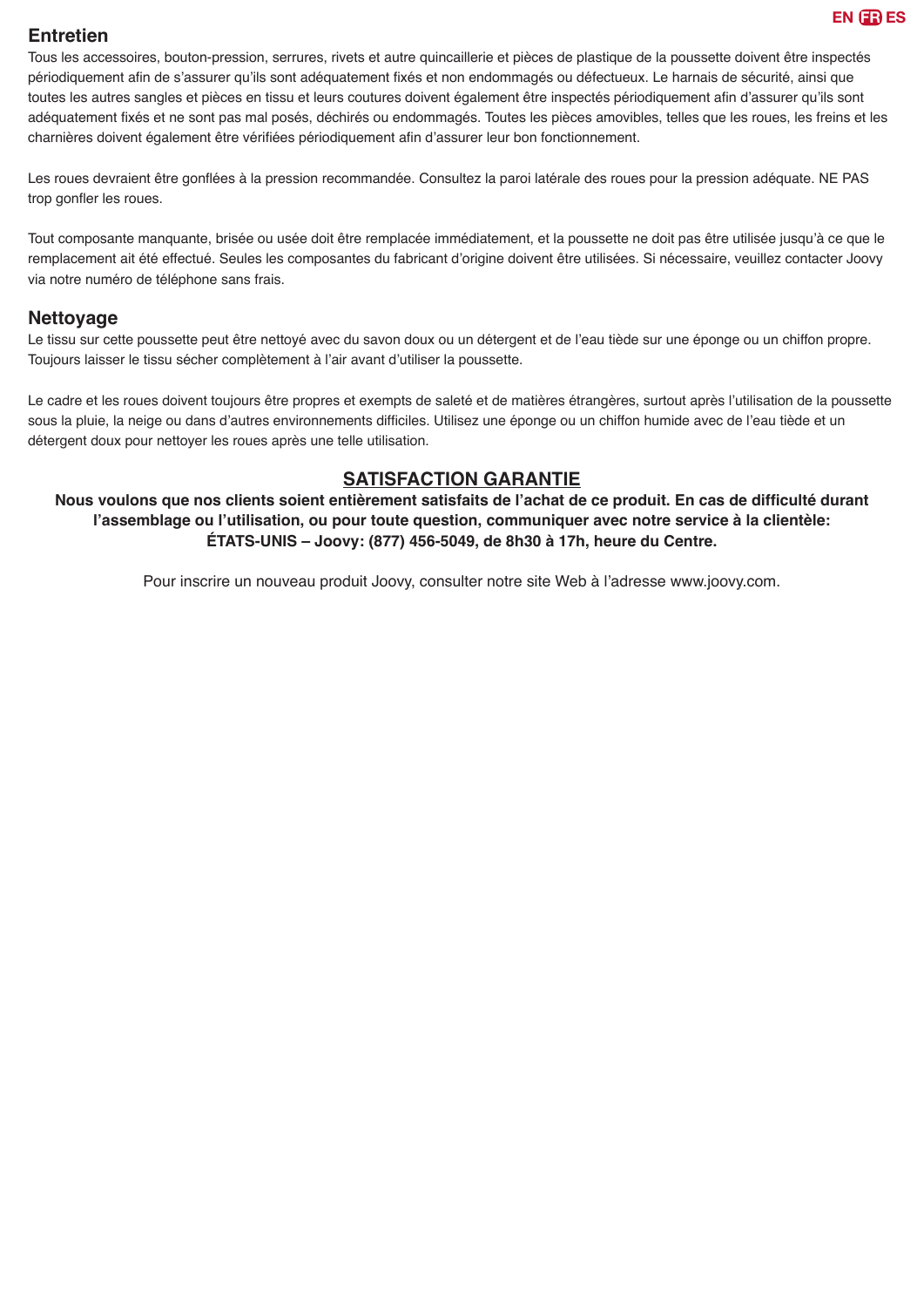# ! **ADVERTENCIA**

#### **Por favor, lea estas instrucciones detenidamente antes de usar el producto y consérvelas para futuras consultas.**

- El incumplimiento de estas instrucciones puede dar como resultado lesiones graves o la muerte.
- Nunca deje al niño desatendido.
- Evite lesiones graves por caídas o deslizamientos.
- Siempre use el sistema de restricción y asegúrese de que todos los niños estén posicionados de acuerdo con estas instrucciones.
- Asegúrese de que el cochecito esté completamente abierto, bloqueado de forma segura en su posición, y que los frenos de las ruedas estén bloqueados antes de permitir que los niños se acerquen al cochecito.
- Evite lesiones graves por el desprendimiento de las ruedas. Asegúrese de que cada rueda esté correctamente instalada y segura antes de usar el cochecito.
- El dispositivo de estacionamiento siempre debe estar activado durante la carga y descarga de niños.
- • Verifique la presión de las ruedas antes de cada uso para asegurarse de que todas las ruedas estén infladas a la cantidad especificada en la parte lateral de la rueda.
- Los asientos no son adecuados para niños menores de 6 meses.
- El peso máximo de un niño que el producto está diseñado para cargar es de 50 lb. (22.68 kg) en cada asiento.
- La estatura máxima de un niño que el producto está diseñado para cargar es 44 pulgadas (111.76 cm).
- Utilice el cochecito con dos niños que pesan más de 50 lb. (22.68 kg) cada uno, o niños que suman más de 100 lb. (45.36 kg), causará un desgaste y estrés excesivo en el cochecito y puede provocar una condición inestable peligrosa.
- Nunca permita que un niño pise el plástico de la esquina delantera para subir o bajar del cochecito.
- No utilice el cochecito en escaleras o escaleras mecánicas.
- • No agregue ningún accesorio no recomendado específicamente por Joovy.
- Mantenga a todos los niños alejados del cochecito al doblar y desplegar.
- Cualquier carga colocada en el manillar afecta la estabilidad del cochecito. Colgar bolsos, bolsos de compras, paquetes, pañaleras u otros artículos accesorios de los mangos u otras partes del cochecito pueden cambiar el balance del cochecito y causar una condición inestable peligrosa.
- El peso máximo que se puede llevar en el compartimiento de almacenamiento es de 5 lb. (2.27 kg). el peso excesivo puede provocar una condición inestable peligrosa.
- El organizador principal incluido es para usar SOLO en el cochecito CocoonX2. NO lo use en otros modelos de cochecitos.
- Nunca lleve bebidas calientes ni contenedores abiertos en el organizador principal. El peso máximo permitido es de 5 lb. (2.27 kg).
- Nunca permita que su cochecito se use como un juguete.
- Deseche todo el material de embalaje correctamente. No permita que los niños jueguen con él.
- Revise su cochecito en busca de remaches y broches sueltos, piezas gastadas y material o costuras rasgados con regularidad.
- Interrumpa el uso del cochecito si no funciona bien o se daña.

PRECAUCIÓN: Al desplegar el cochecito, tenga cuidado de evitar que los dedos se queden atrapados por las piezas móviles.

#### **Por favor no devuelva este producto a la tienda**

**Si tiene dificultades con el ensamblaje o el uso de este producto, o si tiene consultas relacionadas a estas instrucciones, por favor póngase en contacto con nuestro Departamento de Atención al Cliente: ESTADOS UNIDOS – Joovy: (877) 456-5049, entre las 8:30 am y 5:00 pm Hora Central.**

#### **Nota: Los estilos y colores pueden variar.**

#### **Cómo ensamblar y utilizar su cochecito**

Para garantizar el funcionamiento seguro de su cochecito, siga estas instrucciones cuidadosamente.

#### **1 Desembalaje del producto**

- Retire con cuidado el cochecito y todas las piezas de la caja, bolsa plástica y dentro del compartimiento de los asientos con cremallera.
- Retire el material de cartón del embalaje de los extremos del marco.
- • Retire todo de la caja e identifique las piezas usando **la Figura 1.1** (no a escala):
- **A:** cochecito, **B:** ruedas delanteras (2), **C:** ruedas traseras (2), **D:** bandera de seguridad, **E:** barra de remolque y documentos (no mostrados).
- Retire todas las cubiertas de cartón y plástico de cualquier lugar del producto.
- Deseche todos los materiales de embalaje correctamente. No permita que los niños jueguen con ellos.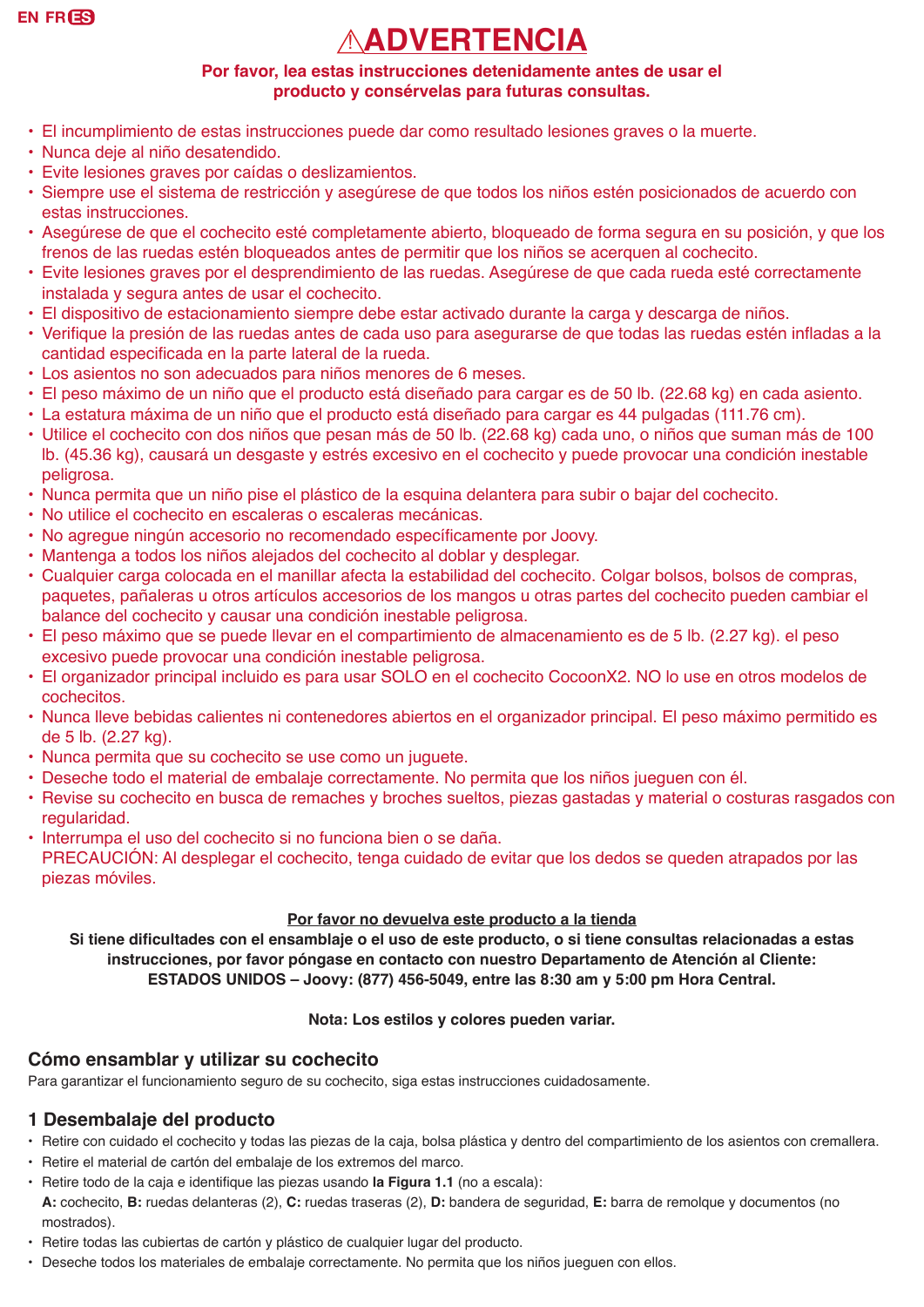# ! **ADVERTENCIA**

#### Se requiere el ensamblaje de un adulto para este producto. No se requieren herramientas.

#### **2 Ruedas traseras**

- NO despliegue el cochecito en este momento.
- Coloque el cochecito boca abajo en un lugar limpio y seco.
- Presione el botón central del cubo (**Ver la Figura 2.1**) e inserte el eje en la carcasa de la rueda trasera. **Ver la Figura 2.2.** Presione firmemente para bloquear la rueda. Tire de la rueda alejándola del cochecito para asegurarse de que esté bien instalada. Repita para el otro lado.
- Para retirar las ruedas traseras, presione el botón central del cubo de la rueda trasera (**Ver la Figura 2.1**) y tire de la rueda para sacarla del cochecito.

#### **3 Ruedas delanteras**

- Presione el botón de liberación ubicado en la parte posterior de la carcasa de la rueda delantera (**Ver la Figura 3.1**) e inserte un poste de la rueda delantera en la carcasa. **Ver la Figura 3.2.** Tire de la rueda alejándola del cochecito para asegurarse de que esté bien instalada. Repita para el otro lado.
- Para retirar una rueda delantera, presione el botón de liberación ubicado en la parte posterior de la carcasa de la rueda delantera y tire de la rueda para sacarla del cochecito.

#### **4 Despliegue del cochecito**

- Coloque el cochecito de modo que descanse sobre las cuatro ruedas.
- Active el freno trasero (consulte Uso de los frenos de las ruedas traseras) y coloque el cochecito con el manillar más cercano a usted.
- Tire hacia arriba del manillar hasta que el cochecito esté parcialmente desplegado. **Ver la Figura 4.1.**
- Abra las cremalleras en la puerta de acceso en la parte trasera del cochecito. **Ver la Figura 4.2.**
- Ubique las abrazaderas en CADA lado del marco dentro del compartimiento y gírelas completamente hacia la parte delantera del cochecito. **Ver la Figura 4.3.**
- • Tire hacia arriba del manillar y tire firmemente del tubo del soporte trasero hacia usted, hasta que escuche un clic. **Ver la Figura 4.4. NOTA:** Si el cochecito no se abre o parece atascado, verifique que las pinzas no estén interfiriendo con el respaldo del asiento.
- Agarre una abrazadera de bloqueo y gire la abrazadera hacia usted. Asegure que la abrazadera en el tubo hasta que quede bloqueada en su lugar. **Ver la Figura 4.5.**
- Repita este paso en el otro lado hasta que AMBAS abrazaderas estén bloqueadas de forma segura en su lugar.

# ! **ADVERTENCIA**

SIEMPRE mantenga a los niños alejados del cochecito al desplegarlo. SIEMPRE asegure las abrazaderas en AMBOS lados antes de usar.

#### **5 Uso de los frenos de las ruedas traseras**

- Para activar los frenos de las ruedas traseras, presione hacia abajo la palanca de freno. **Ver la Figura 5.1.** La palanca bloqueará ambas ruedas. Compruebe que los frenos se apliquen correctamente al intentar empujar el cochecito hacia atrás y hacia adelante.
- Para liberar los frenos, levante suavemente la palanca del freno. **Ver la Figura 5.2.**

# ! **ADVERTENCIA**

Siempre asegúrese que los frenos de las ruedas estén activados cuando el cochecito no esté siendo empujado, para que el cochecito no ruede. Nunca deje el cochecito sin supervisión, especialmente en una pendiente, ya que el cochecito puede volcarse o deslizarse.

#### **6 Funcionamiento de la cubierta**

- La parte delantera del cochecito se puede usar en tres posiciones: completamente abierta, cerrada con una ventana de malla, y cerrada con la ventana de malla y un protector de clima.
- • Para configurar la cubierta con la ventana de malla y el protector de clima cerrados, cierre la cremallera de la ventana de malla alrededor del compartimiento del asiento. **Ver la Figura 6.1.** Luego, tire el protector hacia abajo encima de la ventana de malla y sujete con el Velcro® en la parte inferior para asegurarlo. **Ver la Figura 6.2.**
- • Para configurar la cubierta solo con la ventana de malla cerrada, destrabe el Velcro® en el protector de clima, enrolle cuidadosamente el protector hacia arriba y asegúrelo debajo de los bucles elásticos en las esquinas superiores de la cubierta. **Ver la Figura 6.3.**
- Para configurar la cubierta en la posición completamente abierta, enrolle la ventana de malla y el protector de clima juntos y asegúrelos debajo de los bucles elásticos como se muestra en **la Figura 6.4.**

**NOTA:** La parte posterior superior de la cubierta tiene una ventana retráctil. Para abrir, tire hacia arriba el borde delantero, enrolle la aleta hacia atrás y asegúrela con el accesorio de lazo elástico. **Ver la Figura 6.5.**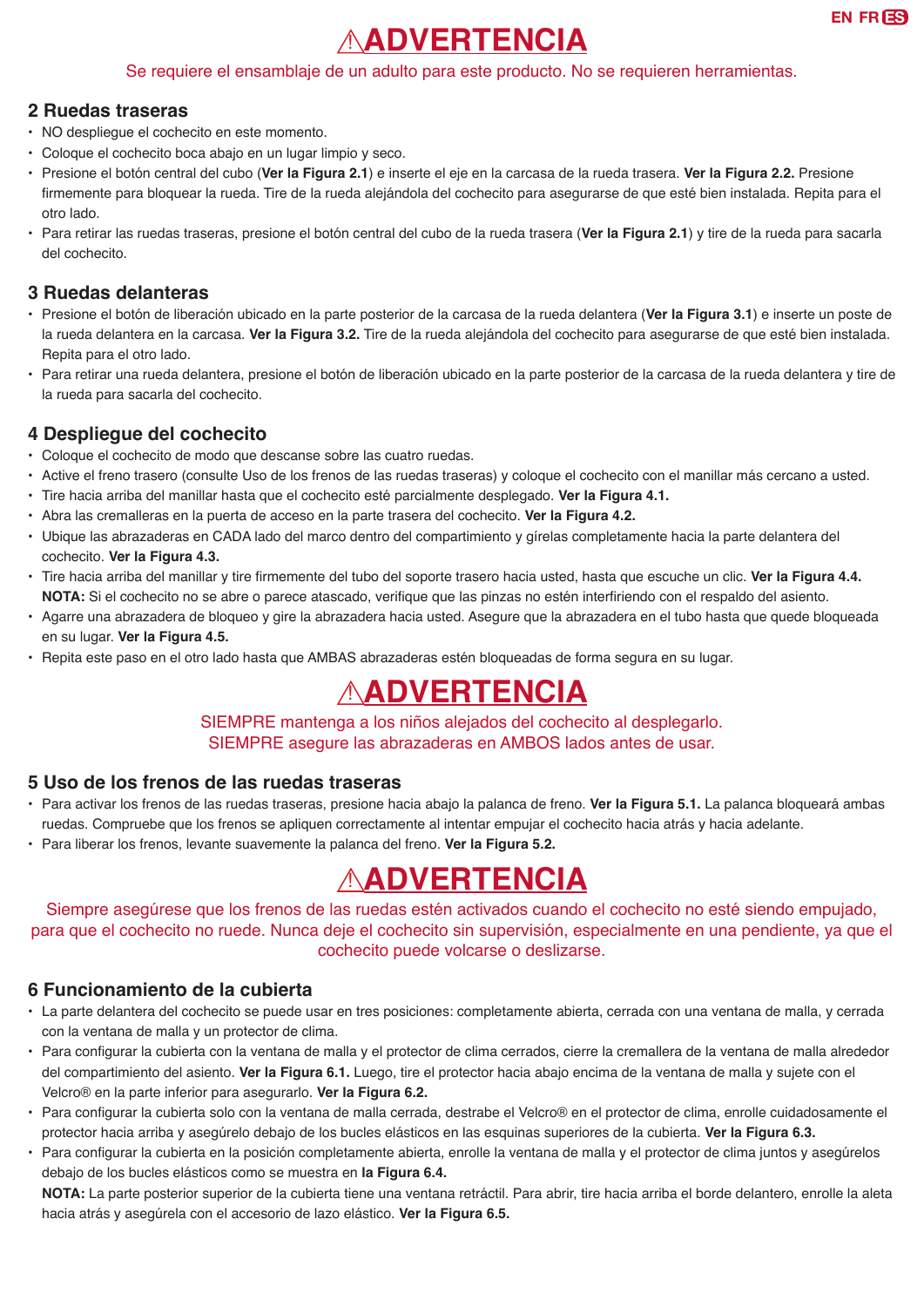#### **EN FR ES 7 Asegurar/sacar a un niño**

Hay tres posiciones de ajuste de estatura para las correas del arnés de los hombros. Para un niño más pequeño, las correas de los hombros deben colocarse a través de los bucles inferiores cosidos en el respaldo. Para un niño pequeño que es alto, las correas de los hombros se pueden colocar a través de los bucles superiores cosidos en el respaldo. Para un niño más alto, utilice las correas de los hombros SIN colocarlas a través de estos bucles cosidos. Para volver a colocar las correas de los hombros, desabróchelas de la hebilla del arnés y pase estas correas a través de los bucles cosidos, asegurándose de que no estén retorcidas. Vuelva a abrochar las correas de los hombros en la hebilla del arnés para asegurarlas.

- Antes de cargar o descargar, asegúrese de que los frenos de las ruedas estén activados.
- Para desabrochar la hebilla, presione el botón central y retire los extremos masculinos de cada hebilla. **Ver la Figura 7.1.**
- Coloque cuidadosamente al niño en el asiento con las correas de los hombros sobre los hombros y el pecho. Luego, coloque la correa de la entrepierna entre las piernas del niño.
- Si es necesario, vuelva a colocar las correas de los hombros con las correas de la cintura. **Ver la Figura 7.2.**
- Coloque las hebillas de los hombros/cintura en la hebilla de la entrepierna hasta que las hebillas de los hombros/cintura encajen en su lugar. **Ver la Figura 7.3.**
- Ajuste el cinturón para que quede ajustado alrededor de la cintura del niño.
- Las correas de los hombros, la cintura y la entrepierna se pueden ajustar usando las hebillas deslizantes en estas correas.

### ! **ADVERTENCIA**

Evite lesiones graves por caídas o deslizamientos. Siempre use el sistema de restricción.

#### **8 Ajuste el manillar**

- El manillar se puede ajustar en múltiples posiciones.
- Para ajustar, desbloquee el pestillo en AMBOS lados del manillar. **Ver la Figura 8.1.**
- Mueva el manillar a la posición deseada.
- Bloquee los pestillos en AMBOS lados del manillar. **Ver la Figura 8.2.** Asegúrese de que ambos pestillos estén planos para un bloqueo seguro.

#### **9 Carga/descarga del compartimiento de almacenamiento**

- Antes de cargar o descargar el compartimiento de almacenamiento, asegúrese de que los frenos de las ruedas estén activados.
- Para acceder al compartimiento de almacenamiento, abra la cremallera de la puerta de acceso en la parte trasera del cochecito. **Ver la Figura 9.1.**

#### **10 Doblar el cochecito**

- Mantenga a los niños alejados del cochecito mientras se dobla.
- Active los frenos traseros y coloque el cochecito con el manillar más cercano a usted.
- Abra la puerta de acceso en la parte trasera del cochecito.
- Ubique las abrazaderas de bloqueo en AMBOS lados del marco dentro del compartimiento trasero.
- Deslice el botón de la abrazadera hacia usted y retire la abrazadera del tubo. Mueva la abrazadera completamente hacia la parte delantera del cochecito. **Ver la Figura 10.1.** Repita este procedimiento para el otro lado.
- Para doblar, presione el seguro secundario del lado derecho hacia abajo mientras empuja el tubo superior de ese lado hacia la parte delantera del cochecito. **Ver la Figura 10.2.** Presione el manillar hacia abajo hasta que el cochecito se colapse. **Ver la Figura 10.3.**
- Tenga cuidado de no prensar las abrazaderas o la traba secundaria en la parte trasera del respaldo cuando doble. **PRECAUCIÓN:** Mientras doble el cochecito, tenga cuidado de evitar que sus dedos queden prensados por las piezas móviles.

# ! **ADVERTENCIA**

SIEMPRE mantenga a los niños alejados del cochecito al doblar.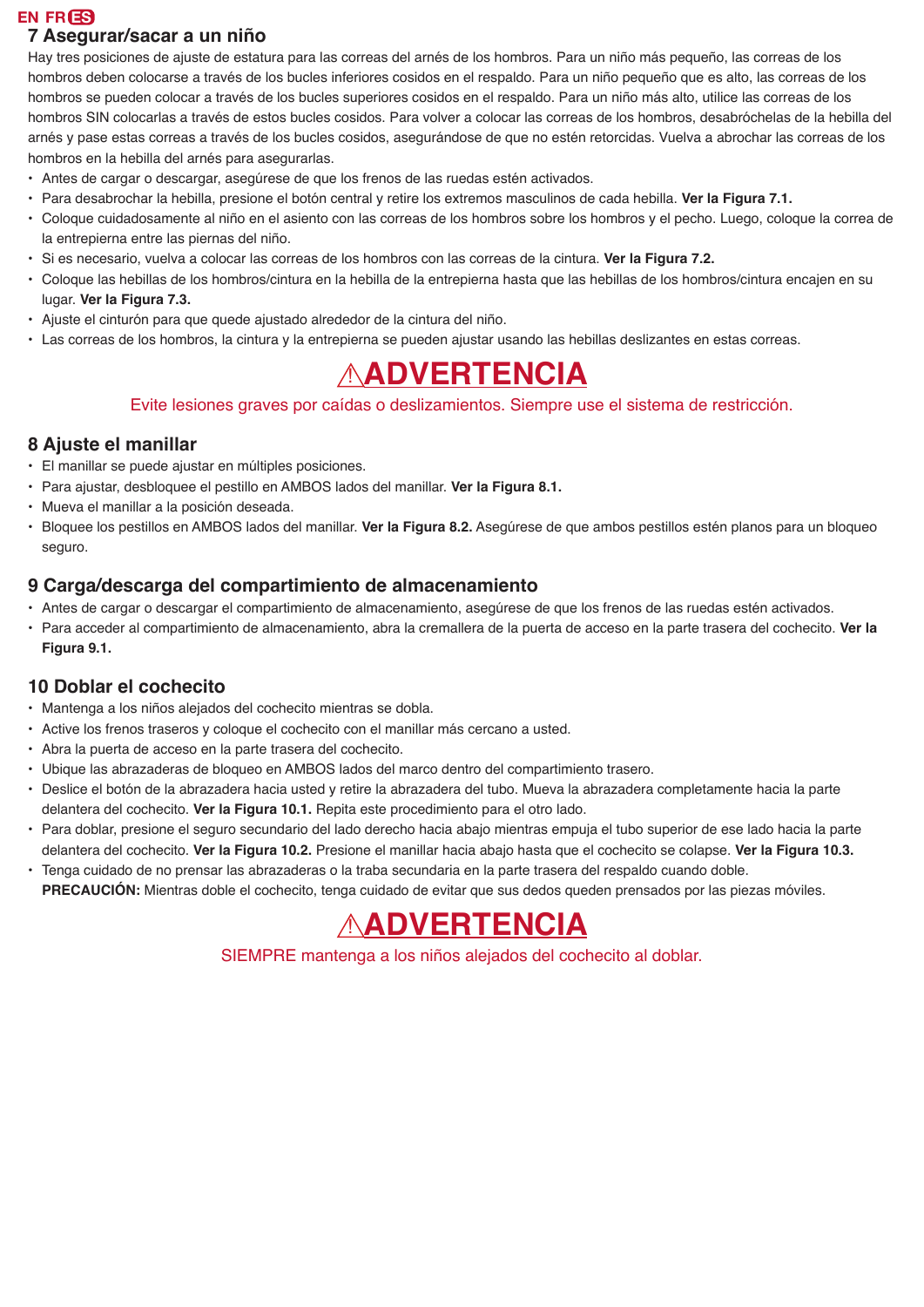### **Modo de cochecito para trotar (Opcional)**

#### **Ensamblaje y uso del accesorio de la rueda delantera fija**

El accesorio de la rueda delantera fija se vende por separado. Para garantizar el funcionamiento seguro de su cochecito para trotar, siga estas instrucciones cuidadosamente.

#### **11 Instalación de la rueda delantera fija**

- Incline el cochecito a modo que descanse sobre el manillar y las ruedas traseras.
- Retire las ruedas giratorias delanteras presionando el botón de liberación ubicado en la parte posterior de la carcasa de la rueda delantera y tirando de la rueda lejos del cochecito. Repita para el otro lado.
- Retire el pasador de bloqueo de la carcasa del accesorio (ubicado en el extremo delantero inferior del cochecito) tirando de la abrazadera de seguridad sobre el pasador y deslizando el pasador hacia afuera. **Ver la Figura 11.1.**
- Inserte el tubo de la rueda delantera de la carcasa en el frente del cochecito, con la rueda apuntando hacia adelante. Alinee los agujeros en los lados. **Ver la Figura 11.2.**
- Inserte el pasador de bloqueo a través de los agujeros y coloque la abrazadera de seguridad sobre el pasador para asegurarse de que esté seguro. **Ver la Figura 11.3.**
- Tire de la rueda alejándola del cochecito para asegurarse de que esté bien instalada.
- Para retirar este accesorio, invierta las instrucciones en esta sección.

### ! **ADVERTENCIA**

#### Tenga cuidado de no prensar sus dedos con la abrazadera de bloqueo.

#### **12 Correa de sujeción de la muñeca**

Hay una correa de sujeción ubicada en el marco trasero del cochecito para mantener su cochecito cerca si usted pierde su agarre.

• Siempre presione la correa de la muñeca alrededor de la muñeca antes de usar el cochecito.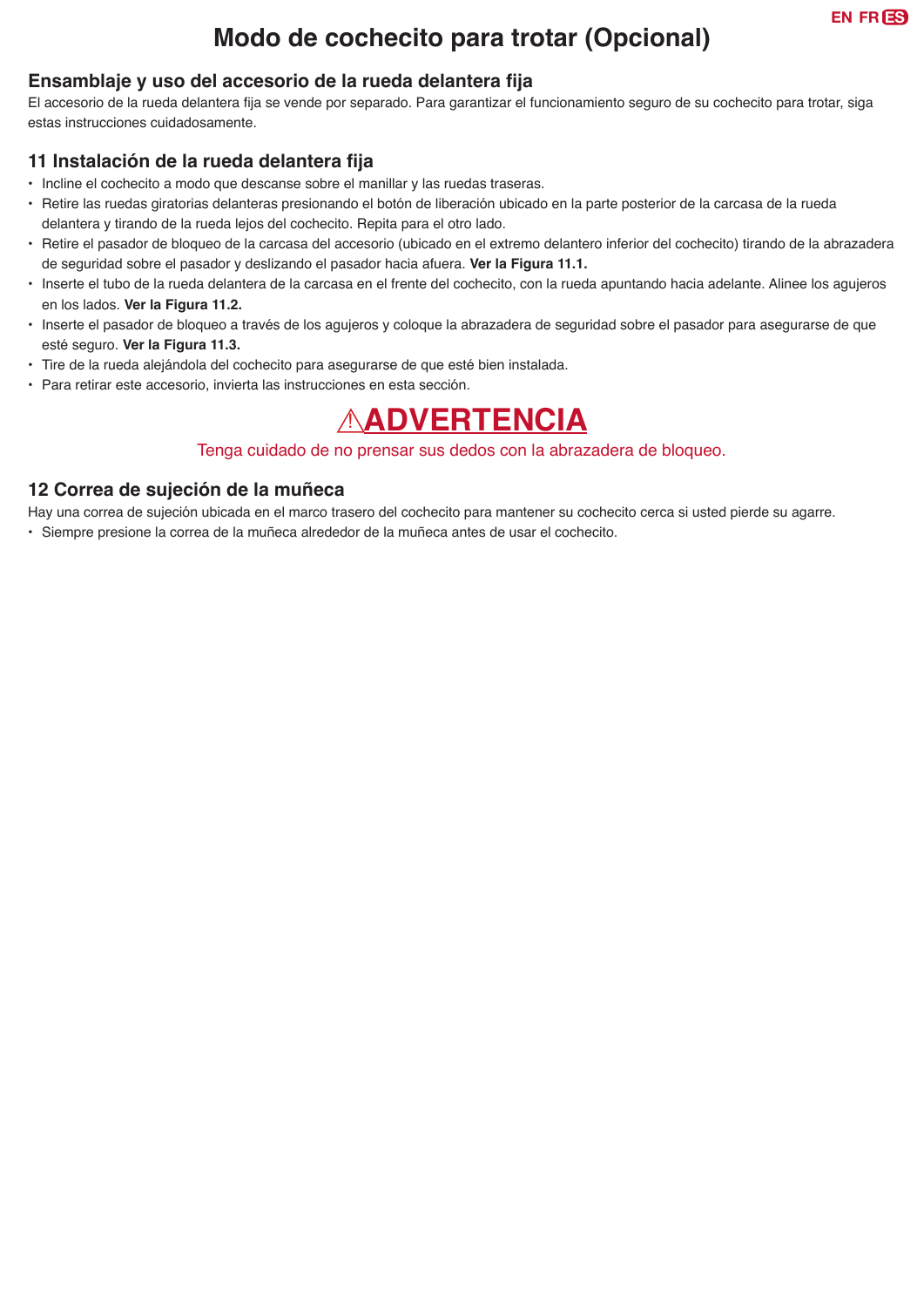### **Modo de remolque de bicicleta**



Su cochecito Joovy CocoonX2 se puede convertir en un remolque de bicicleta al colocar la barra de remolque opcional. La barra de remolque está incluida con el cochecito.

# ! **ADVERTENCIA**

**Por favor, lea estas instrucciones detenidamente antes de usar el producto y consérvelas para futuras consultas.**

- El incumplimiento de estas instrucciones puede ocasionar lesiones graves o la muerte.
- Nunca deje al niño desatendido.
- Evite lesiones graves por caídas o deslizamientos. Siempre use el sistema de restricción.
- No instale un asiento para automóvil, ni ningún otro dispositivo de asiento no aprobado por el fabricante dentro del remolque.
- No haga modificaciones al remolque.
- • Antes de fijar el remolque a una bicicleta, se recomienda que un mecánico de bicicletas cualificado realice una comprobación se seguridad completa a la bicicleta.
- No permita que el cuerpo, la ropa, los cordones de los zapatos, ni los juguetes de los niños entren en contacto con las piezas móviles.
- Un reflector que cumpla con las normas de CPSC debe ser visible en la parte trasera del remolque.
- • Antes de cada viaje, asegúrese de que el remolque conectado no interfiera con el frenado, el pedaleo o la dirección de la bicicleta.
- Nunca monte una bicicleta por la noche sin la iluminación adecuada. Obedezca todos los requisitos legales locales para la iluminación.
- No lo utilice con niños que superen las limitaciones de peso.
- No utilice este producto con niños menores de 12 meses. Los niños deben ser capaces de soportar sus propias cabezas.
- • Cuando el remolque esté fijado a la bicicleta, el peso añadido del remolque, sus pasajeros o cualquier cargamento podrían afectar a la conducción de la bicicleta. No conduzcas a alta velocidad. Gira las esquinas lentamente. No realices paradas o giros repentinos.
- Siempre tenga en cuenta los riesgos de exposición como la sensación térmica y el agotamiento por calor.
- No use solventes de limpieza. Limpie solo con agua y jabón suave.
- • Compruebe la presión de las ruedas antes de cada uso para asegurarse de que todas las ruedas estén infladas a la cantidad especificada en el costado de la rueda.
- Mantenga a todos los niños alejados del remolque durante el ensamblaje del enganche, doblándolo y desplegándolo.
- Deseche todo el material de embalaje correctamente. No permita que los niños jueguen con él.
- Revise con regularidad su remolque en busca de remaches sueltos, broches, piezas gastadas y material o costuras rotos.
- Interrumpa el uso del remolque si funciona mal o se daña.
- • ASEGÚRESE DE SEGUIR LAS INSTRUCCIONES PARA EL COCHECITO/REMOLQUE ANTES DE UTILIZAR ESTE PRODUCTO.
- Si no puede encontrar las instrucciones para el cochecito/remolque, visite www.joovy.com o llámenos al (877) 456- 5049 para obtener una copia nueva.
- ASEGÚRESE DE SEGUIR LAS INSTRUCCIONES DE LA BICICLETA ANTES Y MIENTRAS UTILIZA ESTE PRODUCTO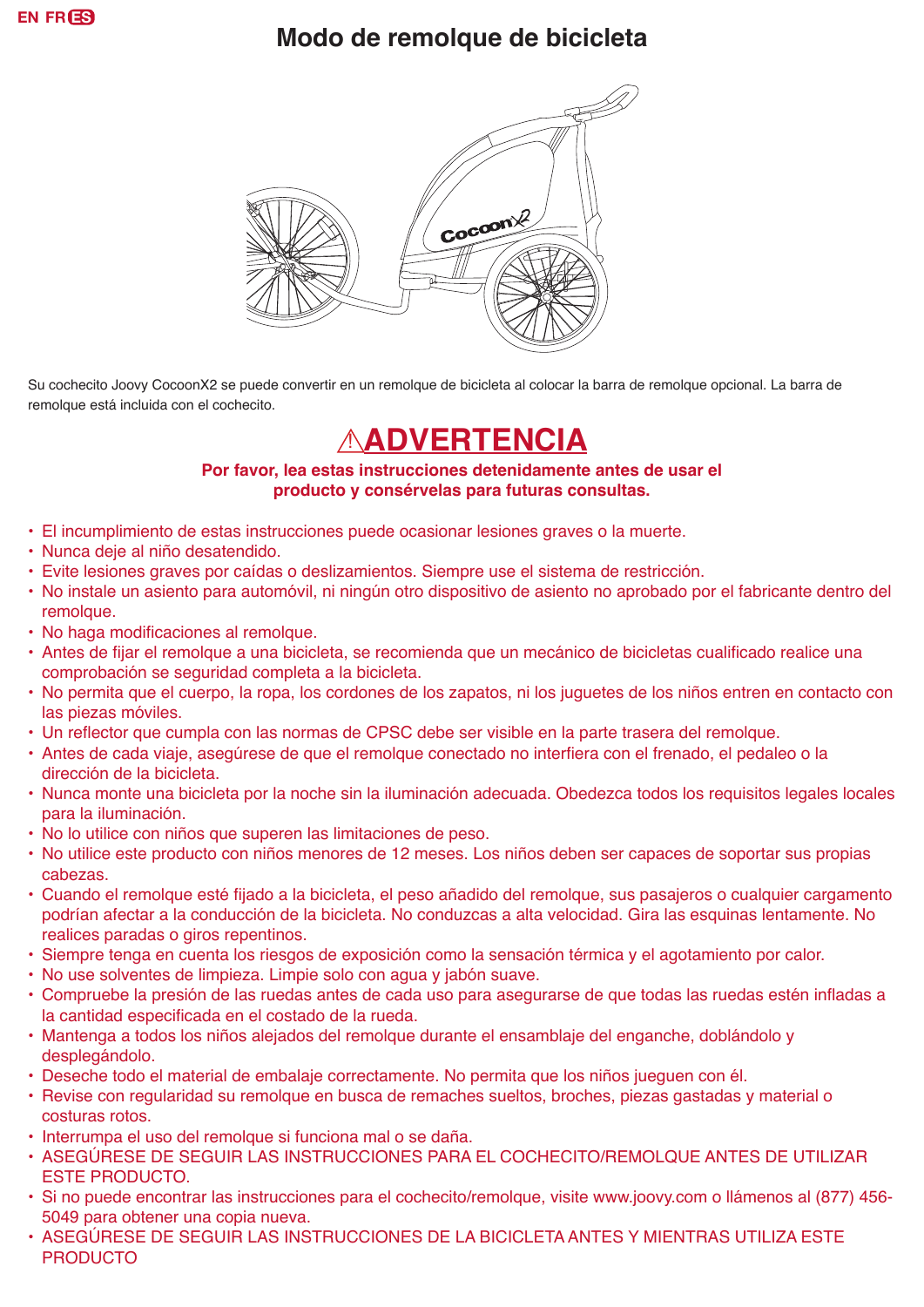- La cantidad máxima de pasajeros es dos.
- El peso máximo de un niño que el producto está diseñado para cargar es de 50 lb. (22.68 kg) en cada asiento.
- La estatura máxima de un niño que el producto está diseñado para llevar es de 44 pulgadas (111.76 cm).
- El uso del remolque con dos niños que pesan más de 50 lb. (22.68 kg) cada uno, o niños que suman más de 100 lb. (45.36 kg), causará un desgaste y estrés excesivo en el remolque y puede causar una condición inestable peligrosa.

#### **13 CONSEJOS PRÁCTICOS DE REMOLQUE**

- Detenga el uso del remolque de inmediato en malas condiciones del camino, en clima severo o en cualquier otro entorno peligroso.
- Asegúrese de que el remolque esté completamente desconectado de la bicicleta cuando no esté en uso.
- Siempre almacene la barra de remolque en un lugar limpio y seco.
- Antes y después de cada uso, inspeccione la barra de remolque e interrumpa el uso si no funciona bien o se daña.
- No es para uso a altas velocidades. NO exceda de 10 MPH (16 km/h).
- Cada niño debe usar un casco de seguridad aprobado cuando viaja en el producto en modo remolque.
- Siempre asegúrese de que los frenos de su bicicleta funcionen correctamente. La distancia de frenado aumenta cuando se tira de un remolque.
- El remolque es más ancho que la mayoría de las bicicletas. Deje espacio adicional cuando esté cerca de bordillos, señales, automóviles estacionados y otros obstáculos.
- No gire bruscamente. Una bicicleta con un remolque requiere un amplio radio de giro.
- Instale un espejo retrovisor en su bicicleta para controlar a los niños en el remolque.

#### **Ensamblaje y uso del accesorio de modo de remolque**

Para garantizar el funcionamiento seguro de su remolque, siga estas instrucciones cuidadosamente.

## ! **ADVERTENCIA**

Se requiere el ensamblaje por un adulto para este producto. No se requieren herramientas para bicicletas con un eje de liberación rápida en la rueda trasera.

Las bicicletas sin un eje de liberación rápida en las ruedas traseras requerirán una llave ajustable.

### ! **ADVERTENCIA**

Tenga cuidado de no prensar sus dedos con la abrazadera de bloqueo.

#### **14 Extracción del accesorio del acoplador de la barra de remolque**

- Ubique el accesorio del acoplador de la barra de remolque.
- Para retirar, gire cuidadosamente la abrazadera de bloqueo de la barra de remolque. **Ver la Figura 14.1.** Separe el pasador de bloqueo del tubo.
- Retire el accesorio del acoplador del tubo de la barra de remolque. **Ver la Figura 14.2.**

#### **15 Instalación/desinstalación del accesorio del acoplador para bicicletas con ejes traseros de liberación rápida**

- Abra la palanca de liberación rápida del eje trasero y retire la tuerca y el resorte del lado opuesto. **Ver la Figura 15.1.**
- Sostenga la palanca y retire la pinza del eje con resorte. **Ver la Figura 15.2.**
- Retire completamente la pinza mientras deja la rueda en su lugar.
- Coloque el acoplador sobre el lado izquierdo del eje con el lado plano del accesorio acoplador mirando hacia adentro contra el marco de la bicicleta. Inserte la pinza a través del cubo de la rueda (y el acoplador) y enganche en la horquilla del marco de la bicicleta. **Ver la Figura 15.3.**
- **NOTA:** El extremo ancho del resorte debe mirar hacia afuera y tocar el centro de liberación rápida. **Ver la Figura 15.4.**
- Reemplace el resorte y luego la tuerca de la pinza. Apriete la tuerca y luego cierre la palanca de liberación rápida. **Ver la Figura 15.5.**
- • Verifique la rueda trasera para asegurarse de que esté apretada y funcionando correctamente.
- Para quitar este accesorio, invierta las instrucciones en esta sección.

#### **16 Instalación/desinstalación del accesorio acoplador para bicicletas con tuercas de cubo traseras**

- • Afloje la tuerca del cubo de la rueda trasera izquierda con una llave.
- Retire la tuerca del cubo y la arandela del eje. **Ver la Figura 16.1.**
- Coloque el accesorio del acoplador en el eje con el lado plano hacia adentro contra el marco de la bicicleta. **Ver la Figura 16.2.**
- Reemplace la arandela y la tuerca del cubo de la bicicleta en el eje y apriete la tuerca. **Ver la Figura 16.3.**
- • Apriete firmemente la tuerca del cubo con una llave.
- • Verifique la rueda trasera para asegurarse de que esté apretada y funcionando correctamente.
- Para quitar este accesorio, invierta las instrucciones en esta sección.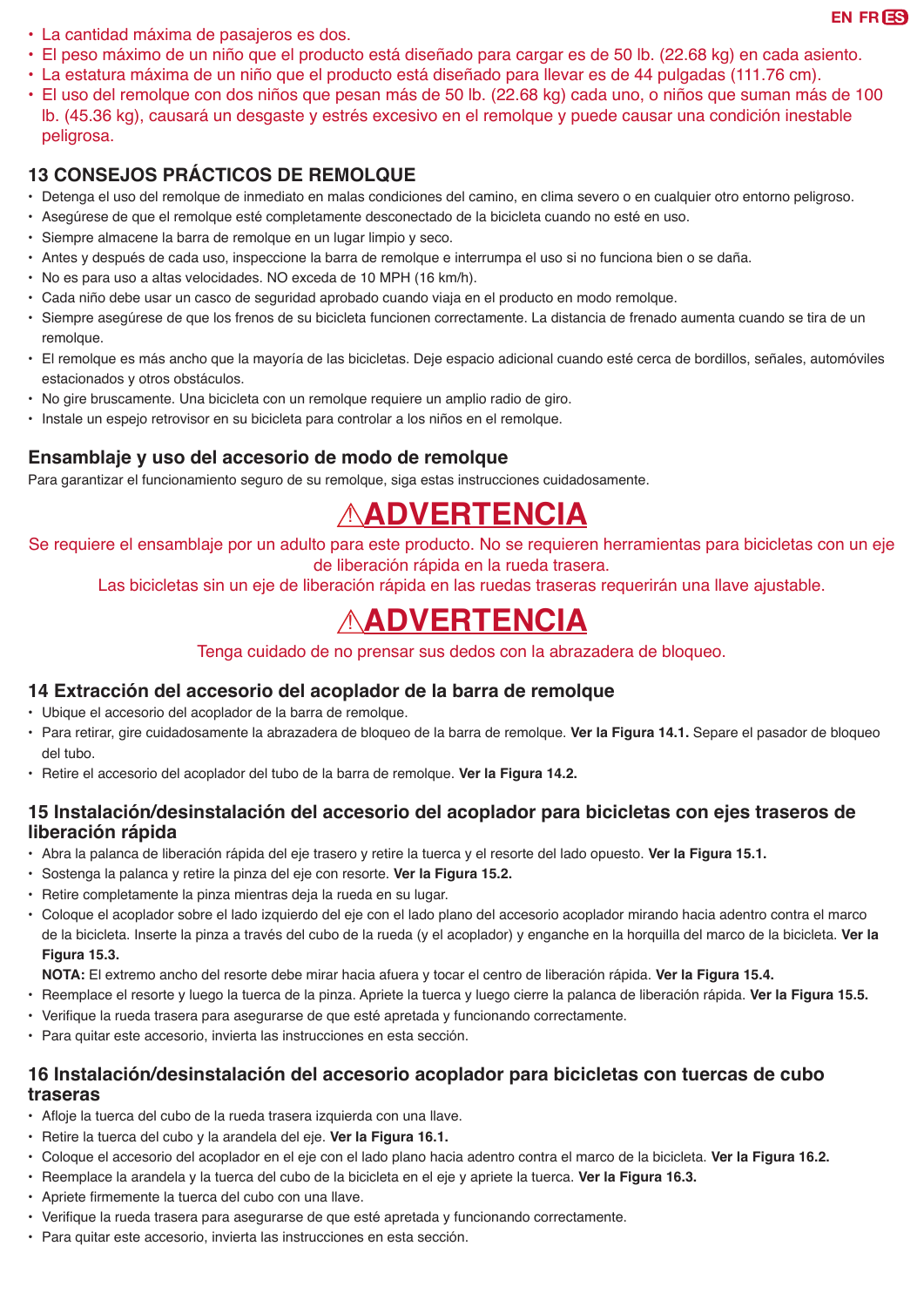#### **17 Colocación/extracción de la barra de remolque del cochecito/remolque**

- Incline el cochecito para que descanse sobre el manillar y las ruedas traseras.
- Retire las ruedas giratorias delanteras presionando el botón de liberación ubicado en la parte posterior de la carcasa de la rueda delantera y tirando de la rueda hacia afuera del cochecito. Repita para el otro lado.
- Retire el pasador de bloqueo de la carcasa del accesorio (ubicado en el extremo delantero inferior del cochecito) tirando de la abrazadera de seguridad sobre el pasador y deslizando el pasador hacia afuera. **Ver la Figura 17.1.**
- Inserte la barra de remolque en la carcasa hasta que se alineen los agujeros laterales. **Ver la Figura 17.2.**
- Inserte el pasador de bloqueo a través de los agujeros y coloque la abrazadera de seguridad sobre el pasador para asegurarse de que esté seguro. **Ver la Figura 17.3.**
- Tire de la barra de remolque del cochecito para asegurarse de que esté bien instalada.
- Para quitar este accesorio, invierta las instrucciones en esta sección.

#### **18 Colocación/extracción de la barra de remolque de la bicicleta con el acoplador de fijación**

- Inserte el accesorio del acoplador dentro del tubo de la barra de remolque y alinee los agujeros. **Ver la Figura 18.1.**
- Inserte el pasador de bloqueo a través de los agujeros y gire con cuidado la abrazadera de bloqueo sobre el tubo para asegurarlo. **Ver la Figura 18.2.**
- Asegúrese de que el accesorio del acoplador esté bien conectado antes de continuar.
- Ubique el accesorio de sujeción en la barra de remolque, encájelo alrededor del marco de la bicicleta y sujete el sujetador en el clip triple de metal. **Ver la Figura 18.3.**
- Para quitar este accesorio, invierta las instrucciones en esta sección.

# ! **ADVERTENCIA**

#### Siempre asegúrese de que el remolque esté firmemente sujeto a la bicicleta antes de remolcar el remolque.

#### **19 Asegurar/sacar a un niño**

Hay tres posiciones de ajuste de estatura para las correas del arnés de los hombros. Para un niño más pequeño, las correas de los hombros deben colocarse a través de los bucles inferiores cosidos en el respaldo. Para un niño pequeño que es alto, las correas de los hombros se pueden colocar a través de los bucles superiores cosidos en el respaldo. Para un niño más alto, utilice las correas de los hombros SIN colocarlas a través de estos bucles cosidos. Para volver a colocar las correas de los hombros, desabróchelas de la hebilla del arnés y pase estas correas a través de los bucles cosidos, asegurándose de que no estén retorcidas. Vuelva a abrochar las correas de los hombros en la hebilla del arnés para asegurarlas.

- Antes de cargar o descargar, asegúrese de que los frenos de las ruedas estén activados.
- Para desabrochar la hebilla, presione el botón central y retire los extremos masculinos de cada hebilla. **Ver la Figura 19.1.**
- Coloque cuidadosamente al niño en el asiento con las correas de los hombros sobre los hombros y el pecho. Luego, coloque la correa de la entrepierna entre las piernas del niño.
- Si es necesario, vuelva a colocar las correas de los hombros con las correas de la cintura. **Ver la Figura 19.2.**
- Coloque las hebillas de los hombros/cintura en la hebilla de la entrepierna hasta que las hebillas de los hombros/cintura encajen en su lugar. **Ver la Figura 19.3.**
- Ajuste el cinturón para que quede ajustado alrededor de la cintura del niño.
- Las correas de los hombros, la cintura y la entrepierna se pueden ajustar usando las hebillas deslizantes en estas correas.

### ! **ADVERTENCIA**

Evite lesiones graves por caídas o deslizamientos. Siempre use el sistema de restricción.

#### **20 Instalación de la bandera**

- Inserte las secciones de la asta de la bandera hasta que estén conectadas de forma segura.
- Deslice el extremo de la asta de la bandera en el bolsillo pequeño en el lado de la cubierta hasta que no pueda entrar más. **Ver la Figura 20.1.**

### ! **ADVERTENCIA**

Siempre use la bandera cuando tire el remolque.

#### **21 Desmontaje y almacenamiento de la barra de remolque de bicicletas y cochecito**

- Asegúrese de que el cochecito y todos sus accesorios estén limpios y secos antes de su almacenamiento.
- Guarde su CocoonX2 en un lugar seco y bien ventilado.
- Desenganche la barra de remolque de la bicicleta y guárdela por separado durante largos períodos de tiempo.
- Antes del próximo uso, compruebe todos los componentes (incluyendo los neumáticos, la tela, el marco y los accesorios) en busca de daños o deterioro excesivo.
- No utilice el remolque o el cochecito si ve señales de daño o desgaste excesivo. Póngase en contacto con Servicio al cliente para obtener piezas de repuesto o para opciones de reparación.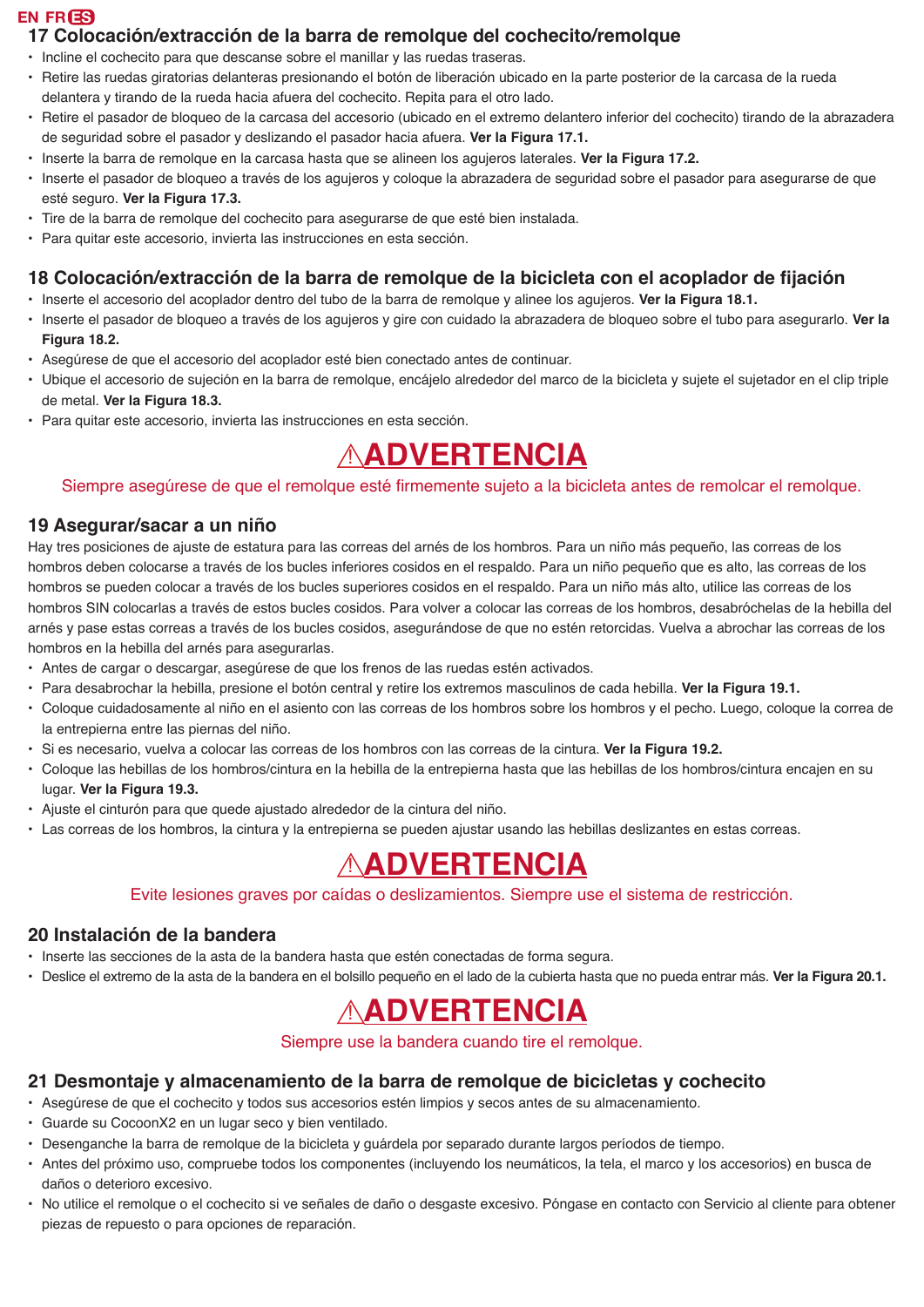#### **Mantenimiento**

Todos los accesorios, broches, cerraduras, remaches y otros componentes de hardware y plástico en el cochecito deben inspeccionarse periódicamente para asegurarse de que estén bien sujetos y que no estén dañados ni funcionen mal. El sistema de sujeción, así como todas las demás correas y accesorios de tela y sus costuras también deben inspeccionarse periódicamente para asegurarse de que estén bien sujetos y no sueltos, rasgados o dañados. Todas las piezas móviles, tales como ruedas, frenos y bisagras también deben revisarse periódicamente para garantizar que funcionen correctamente.

Las ruedas deben inflarse a la presión recomendada. Consulte la pared lateral de la rueda para buscar la presión correcta. NO infle demasiado las ruedas.

Cualquier componente faltante, roto o gastado debe reemplazarse inmediatamente, y el cochecito no debe usarse hasta que se reemplacen. Solo se deben usar los componentes originales del fabricante. Si es necesario, comuníquese con Joovy (EE.UU.) en nuestro número de teléfono gratuito.

#### **Limpieza**

El material de la tela en este cochecito se puede limpiar con un jabón o detergente doméstico suave y agua tibia en una esponja o paño limpio. Siempre permita que la tela se seque completamente al aire antes de usar el cochecito.

El marco y las ruedas siempre deben mantenerse limpios y libres de suciedad y materia extraña, especialmente después de operar el cochecito en la lluvia, nieve u otros ambientes hostiles. Use una esponja o paño humedecido con agua tibia y un detergente suave para limpiar las ruedas después de tal uso.

#### **SATISFACCIÓN GARANTIZADA**

**Queremos que usted esté completamente satisfecho con la compra de este producto. Si tiene alguna dificultad en el ensamblaje o el uso de este producto, o si tiene alguna consulta - Por favor póngase en contacto con nuestro Departamento de Atención al Cliente:**

**ESTADOS UNIDOS – Joovy: (877) 456-5049, entre las 8:30 am y 5:00 pm Hora Central.**

Por favor entre en www.joovy.com para registrar su nuevo producto Joovy.